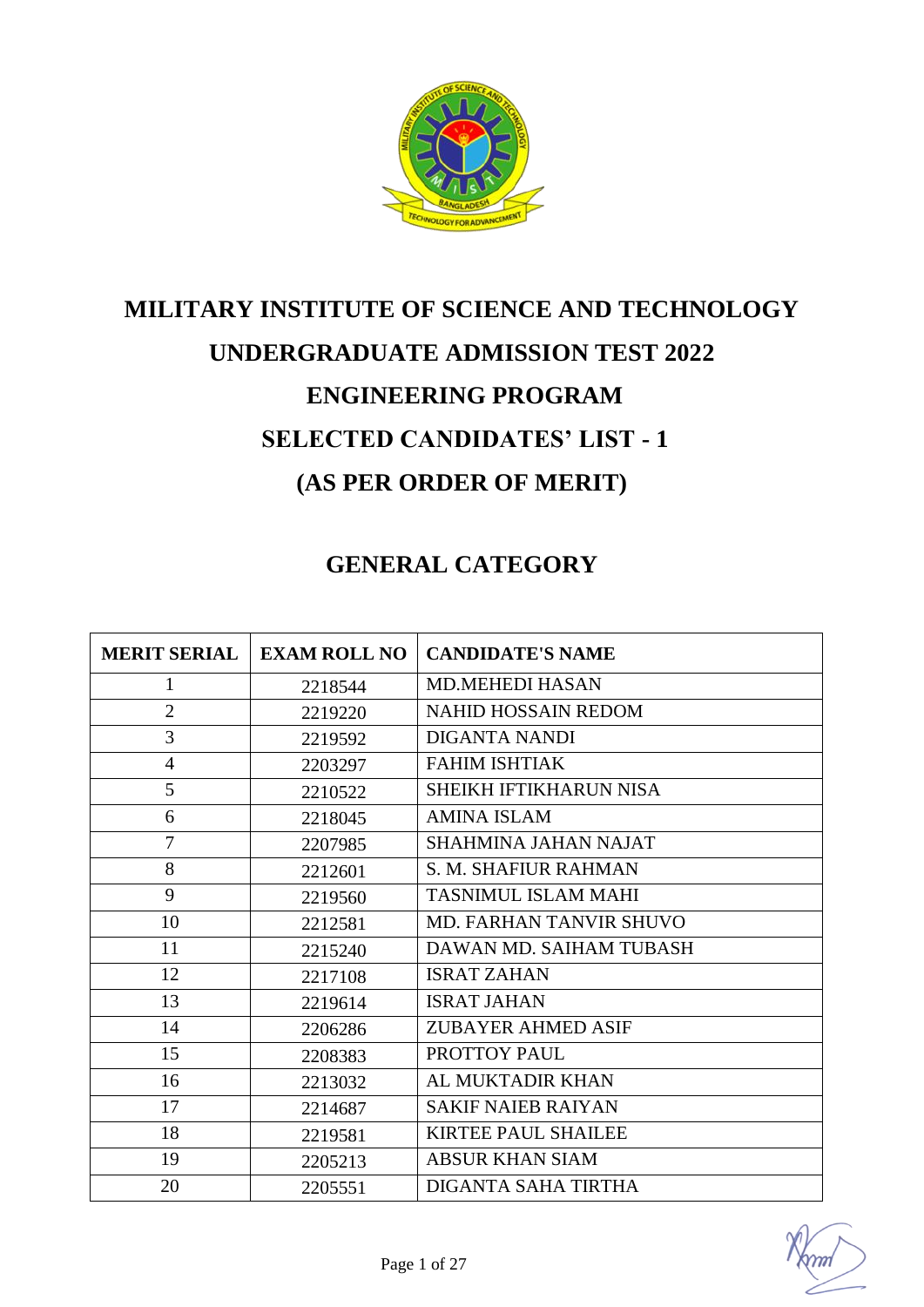| <b>MERIT SERIAL</b> | <b>EXAM ROLL NO</b> | <b>CANDIDATE'S NAME</b>        |
|---------------------|---------------------|--------------------------------|
| 21                  | 2214515             | PRONAB KUMAR DAS               |
| 22                  | 2214744             | NAWRIZ AHMED TURJO             |
| 23                  | 2217111             | <b>AZMAIN APRO</b>             |
| 24                  | 2218365             | K.M. RAHMATULLAH SHIHAB        |
| 25                  | 2207877             | <b>MD. MAHMUD HASAN</b>        |
| 26                  | 2205823             | MD. ABU SIUM                   |
| 27                  | 2207056             | NADBI HOSSAIN NISHAT           |
| 28                  | 2217995             | <b>SAAD BIN HARUN</b>          |
| 29                  | 2207109             | <b>SAIEF MD. HOSSAIN ADNAN</b> |
| 30                  | 2210064             | PRITU DHAR DHIP                |
| 31                  | 2211061             | MD. TAJBIR-UL-ALAM TAJBIR      |
| 32                  | 2214798             | <b>AVEERUP CHOWDHURY</b>       |
| 33                  | 2215780             | SAYEM MAHMUD SAZADIN RIFAT     |
| 34                  | 2218155             | <b>MD. RAFAT KABIR</b>         |
| 35                  | 2210055             | <b>MD.ZUBAIR ALOM RONY</b>     |
| 36                  | 2214629             | <b>ANANNYA HASAN</b>           |
| 37                  | 2214881             | <b>MUSTAFA MUHAIMIN</b>        |
| 38                  | 2217637             | ARQAM BIN ALMAS                |
| 39                  | 2206265             | SIDDHARTHA SANKAR DAS          |
| 40                  | 2208811             | <b>RUWAD NASWAN</b>            |
| 41                  | 2210587             | MD.SHAHAJALAL ISLAM PIAL       |
| 42                  | 2202432             | <b>M. RAHIB MAHASIN</b>        |
| 43                  | 2205612             | <b>SAIKAT PAUL UCHASH</b>      |
| 44                  | 2207543             | <b>MD. SORUP ROHAN</b>         |
| 45                  | 2214983             | MD. TASKEEN ALAM TOWFIQUE      |
| 46                  | 2220042             | MD. ALI AL AFTAB               |
| 47                  | 2203399             | <b>IBTIDA BIN AHMED</b>        |
| 48                  | 2208120             | SHATABDI DUTTA CHOWDHURY       |
| 49                  | 2209992             | <b>MAISHA RAHMAN</b>           |
| 50                  | 2214732             | RIFAH TASNOVA                  |
| 51                  | 2219284             | <b>ATIKA TABASSUM SUCHI</b>    |
| 52                  | 2203165             | MD. SHIFAT BIN SIDDIQUE URFI   |
| 53                  | 2216606             | MASHRAFI AL ASIF               |
| 54                  | 2208083             | <b>SAZIA SULTANA</b>           |
| 55                  | 2203924             | SIDRATUL MUNTAHA PRAPTI        |
| 56                  | 2206266             | <b>ARKO KUNDU</b>              |
| 57                  | 2211296             | MUHAMMAD TAHMID HASAN          |
| 58                  | 2219288             | MAFRUHA ISLAM AISHI            |
| 59                  | 2214633             | <b>MD. DAIMUL HAQUE</b>        |
| 60                  | 2215214             | <b>MAHDI HASAN FUAD</b>        |
| 61                  | 2215290             | MD. IMRAN HASAN                |

mm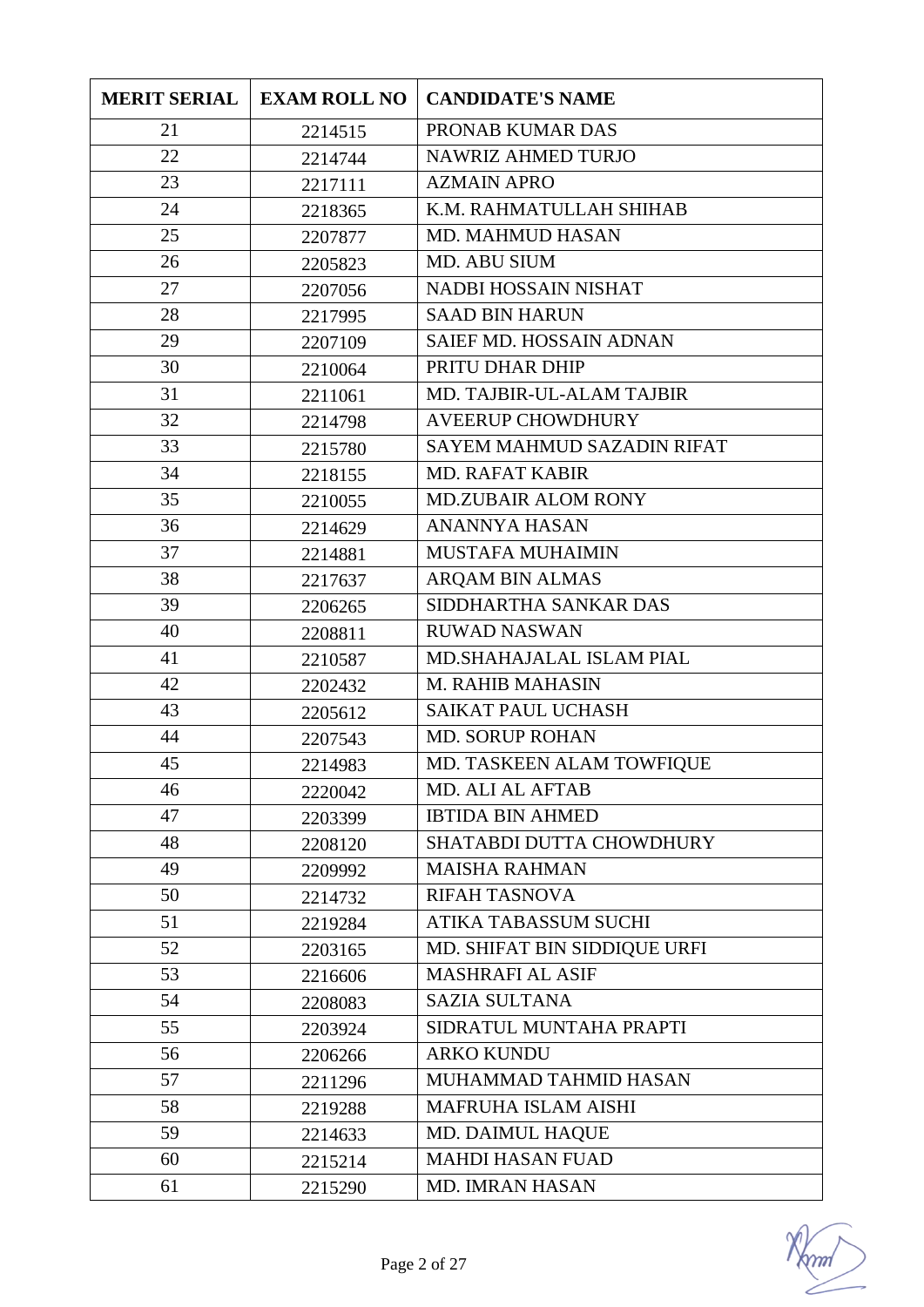| <b>MERIT SERIAL</b> | <b>EXAM ROLL NO</b> | <b>CANDIDATE'S NAME</b>        |
|---------------------|---------------------|--------------------------------|
| 62                  | 2203514             | <b>ASIR ANJUM KHAN</b>         |
| 63                  | 2212559             | <b>ARAFAT RAHMAN</b>           |
| 64                  | 2218905             | <b>SAUMIK BANIK</b>            |
| 65                  | 2218490             | ARIFUL ISLAM KHAN              |
| 66                  | 2202283             | <b>SHAMS HOSSAIN SIMANTO</b>   |
| 67                  | 2217225             | RIDHWANUL ISLAM                |
| 68                  | 2215760             | <b>SALEH MABRUR SABIT</b>      |
| 69                  | 2220104             | <b>MD. YEASIR ALIF</b>         |
| 70                  | 2207102             | <b>MD. SALMAN FARSI</b>        |
| 71                  | 2207452             | <b>TASNIM MAHMUD TANIM</b>     |
| 72                  | 2210191             | <b>MD AL KAYES</b>             |
| 73                  | 2214133             | PRANTO SUR                     |
| 74                  | 2202596             | <b>SOHEL ARMAN SAJIB</b>       |
| 75                  | 2211338             | MD. MEHEDI HASAN MIM           |
| 76                  | 2219852             | <b>ABIR AHMED HASNAIN</b>      |
| 77                  | 2207808             | MD. REJWAN HOSSAIN SARKAR      |
| 78                  | 2207616             | <b>SAAD YEASIR SAMIN</b>       |
| 79                  | 2206734             | MUSHFIQUL AMIN                 |
| 80                  | 2210590             | <b>MIR SAYEF ALI</b>           |
| 81                  | 2214599             | <b>SADMAN SAKIB</b>            |
| 82                  | 2219021             | <b>AURCHI CHOWDHURY</b>        |
| 83                  | 2215999             | MD. AKIB JABED BADHON          |
| 84                  | 2220611             | <b>SHIHAB SHADMAN RAHI</b>     |
| 85                  | 2202285             | SHAFAYAT AHAMMED SIFAT         |
| 86                  | 2204602             | MOHAMMAD SAKIB SHAHRIAR        |
| 87                  | 2214446             | <b>SABAB MUHAMMAD</b>          |
| 88                  | 2208054             | MUSHTABSHIRAH BINTE ZAMAN      |
| 89                  | 2218510             | MD. FAISAL AHMED               |
| 90                  | 2213961             | <b>TANZILA MOZUMDER SHAILY</b> |
| 91                  | 2216615             | MD. ABDULLAH AL-NAHIAN         |
| 92                  | 2201025             | <b>AFRA ANIKA</b>              |
| 93                  | 2204726             | <b>ABDULLAH IBNE OSMAN</b>     |
| 94                  | 2212528             | <b>TASNIM IQBAL</b>            |
| 95                  | 2219439             | ZARIF ITMAM HOSSAIN            |
| 96                  | 2210442             | <b>MD. TANVIR RAHMAN</b>       |
| 97                  | 2209922             | <b>DIP SAHA</b>                |
| 98                  | 2214774             | DEWAN ZESANUL ISLAM SANTO      |
| 99                  | 2209534             | <b>MST. AHONA AKTER</b>        |
| 100                 | 2218238             | MD. MOHI UDDIN SIZAN           |
| 101                 | 2203301             | NUSRAT ZAHAN                   |
| 102                 | 2219013             | MD. SHAR ALI                   |

mm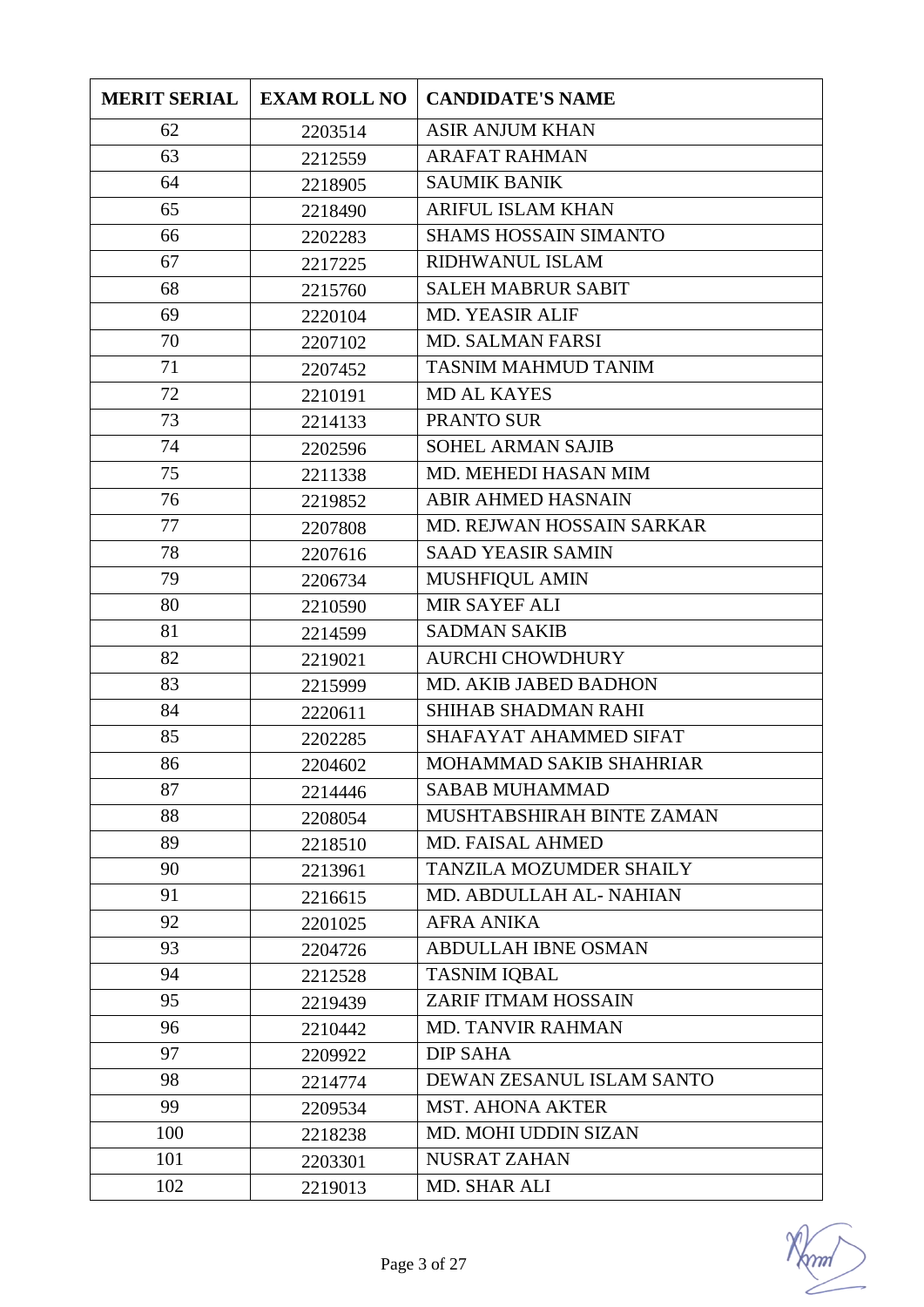| <b>MERIT SERIAL</b> | <b>EXAM ROLL NO</b> | <b>CANDIDATE'S NAME</b>       |
|---------------------|---------------------|-------------------------------|
| 103                 | 2208289             | MD. SHAHRIAR SURIED           |
| 104                 | 2214997             | <b>SAIDUL ANAM SIAM</b>       |
| 105                 | 2218560             | <b>ABDULLAH AL-KAFI</b>       |
| 106                 | 2218974             | ANBAR SHAMIM NABEEHA          |
| 107                 | 2217152             | DEWAN SALMAN RAHMAN ZISAN     |
| 108                 | 2202516             | MD. TANVIN ISLAM ABIR         |
| 109                 | 2206258             | MD. SAIDUZZAMAN               |
| 110                 | 2208328             | <b>TASNUBA RAHMAN</b>         |
| 111                 | 2215001             | <b>MD. ZAHIDUR RAHMAN</b>     |
| 112                 | 2219541             | PRETOM DAS                    |
| 113                 | 2212488             | <b>AYON SARKAR PRANTO</b>     |
| 114                 | 2206004             | <b>FARIHA TAHSIN</b>          |
| 115                 | 2206836             | DEWAN SAADMAN HASAN           |
| 116                 | 2206952             | <b>JANNATUL FERDOUS PRITY</b> |
| 117                 | 2204844             | <b>MD. SADRUL ISLAM</b>       |
| 118                 | 2205553             | <b>MAHIBUL HAQUE</b>          |
| 119                 | 2210187             | <b>RAMISA TASNIA</b>          |
| 120                 | 2219321             | <b>ANIKA MORSHED</b>          |
| 121                 | 2213763             | MD. SHAHDIL BIN MUSA          |
| 122                 | 2214310             | MD. RAHAT MOSTAFA             |
| 123                 | 2215544             | <b>SAJID HASAN</b>            |
| 124                 | 2202234             | <b>MD. SAMIUN ALIM LIAD</b>   |
| 125                 | 2212080             | <b>IMRAN AHAMED FOYSAL</b>    |
| 126                 | 2212428             | <b>TAHMID MAHMUD FAHIM</b>    |
| 127                 | 2205993             | <b>RAAD SHARAR</b>            |
| 128                 | 2202461             | ROBAYET HOSSEN BAPON          |
| 129                 | 2204717             | <b>NANZIBA ISLAM</b>          |
| 130                 | 2214874             | <b>ZAHIR AHMED</b>            |
| 131                 | 2206279             | <b>TASNIM TISHA</b>           |
| 132                 | 2202734             | <b>MEHRAB BIN SOHRAB</b>      |
| 133                 | 2216758             | <b>TAHSIN AHMED AYON</b>      |
| 134                 | 2220058             | <b>NAFIS NAHIAN</b>           |
| 135                 | 2214729             | <b>MOHTASSIM MASUD</b>        |
| 136                 | 2218934             | <b>AKIB AHMED</b>             |
| 137                 | 2217129             | PARAG KUMAR KABIRAJ           |
| 138                 | 2204434             | <b>ARNOB BISWAS</b>           |
| 139                 | 2219372             | <b>RIZVE AHMED BHUIYAN</b>    |
| 140                 | 2202657             | NUSRAT JAHAN TAMANNA          |
| 141                 | 2206729             | <b>MAHMUDUL HASAN MARUF</b>   |
| 142                 | 2207269             | <b>MD. TAHARUL ISLAM</b>      |
| 143                 | 2212643             | <b>SHAHRIAR SADIK</b>         |

mm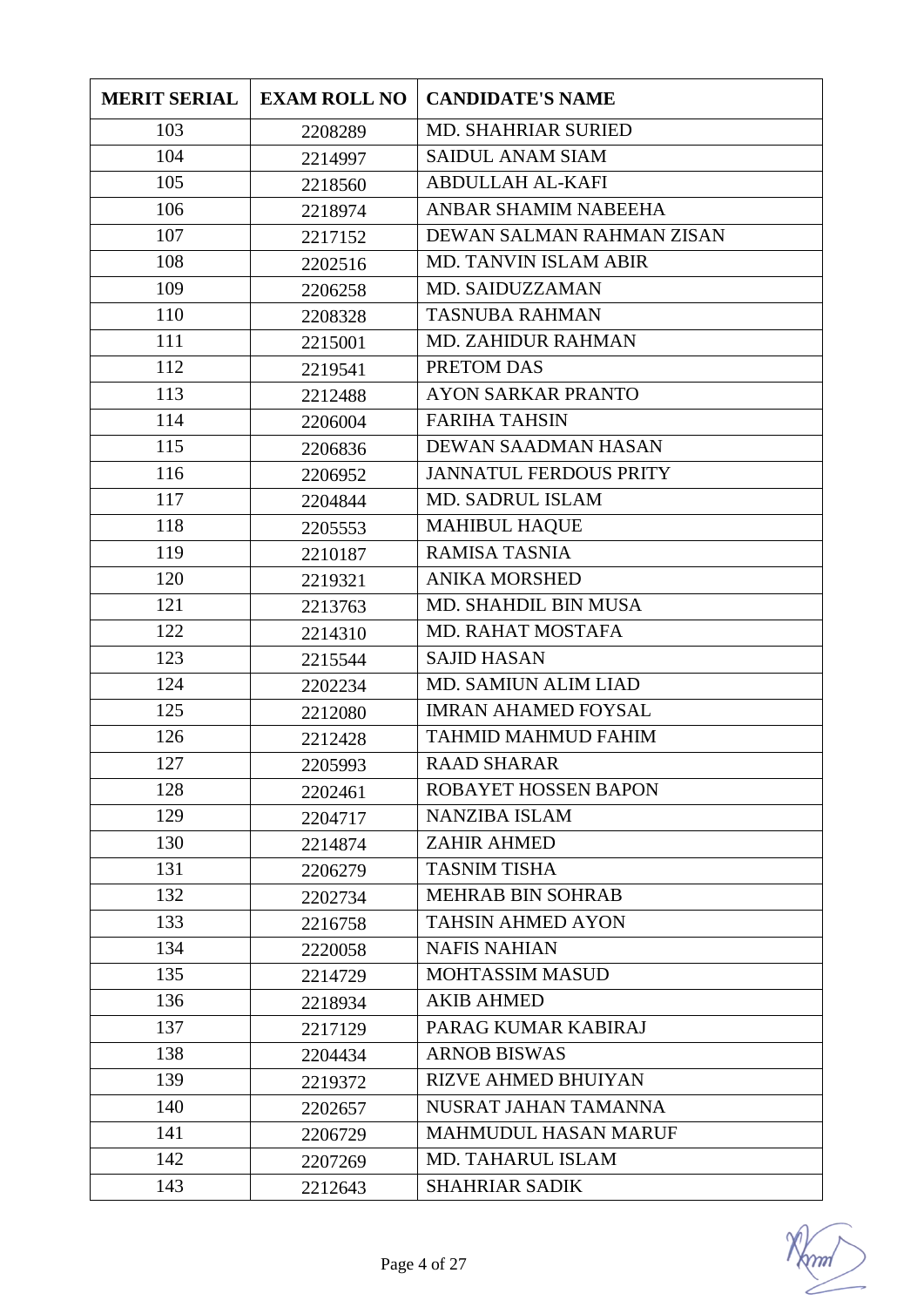| <b>MERIT SERIAL</b> | <b>EXAM ROLL NO</b> | <b>CANDIDATE'S NAME</b>        |
|---------------------|---------------------|--------------------------------|
| 144                 | 2220110             | NUSRAT JAHAN NIDHI             |
| 145                 | 2207817             | MD. AJMAIN KASHEM (FOYSAL)     |
| 146                 | 2212066             | <b>NURUL MANSIB TALUKDER</b>   |
| 147                 | 2215220             | MD. NAZMUL ISLAM TALUKDER      |
| 148                 | 2218961             | ADIBA RAHMAN NASHRA            |
| 149                 | 2218095             | MD. MASHRUR RAHMAN MEHRAN      |
| 150                 | 2213212             | MD. RAIHAN SIDDIQUE            |
| 151                 | 2217236             | MOST. ESRAT JAHAN              |
| 152                 | 2206974             | <b>TAUSIF AHAMMED</b>          |
| 153                 | 2210781             | ZAKI REHNOOM UNMONA            |
| 154                 | 2208819             | S. M. SAQUIB FARHAN            |
| 155                 | 2208135             | <b>MAUSIN JANNAT MRITTEKA</b>  |
| 156                 | 2208398             | <b>ANIK DATTA</b>              |
| 157                 | 2204992             | SWAPNIL CHAKRABORTY            |
| 158                 | 2208132             | <b>MD. RAKIBUL ISLAM</b>       |
| 159                 | 2213062             | <b>SHAHARIAR HASAN SHAIBAL</b> |
| 160                 | 2217624             | <b>SUSHMIT SAHA</b>            |
| 161                 | 2205987             | <b>SHASHWATA DEB</b>           |
| 162                 | 2206759             | KAZI RUBAIYAT MUSTAFIZ         |
| 163                 | 2207465             | <b>MD.OMAR HOSSAIN</b>         |
| 164                 | 2217892             | <b>JONAYED MOHIUDDIN</b>       |
| 165                 | 2212431             | AZWAD TAHMID MAHIM CHOWDHURY   |
| 166                 | 2213791             | <b>SADIA NAUSHIN</b>           |
| 167                 | 2210142             | MOHAMMAD TASNIM RASHID TAWSIF  |
| 168                 | 2211070             | <b>NABODIP CHANDRA ROY</b>     |
| 169                 | 2203340             | <b>MD. SHADMAN ABID</b>        |
| 170                 | 2212110             | <b>KHALID HASAN TUHIN</b>      |
| 171                 | 2217233             | <b>FABLIHA AFIA</b>            |
| 172                 | 2200236             | <b>NABIHA TAHSEEN</b>          |
| 173                 | 2206983             | <b>MD. ASHIK R RAHMAN</b>      |
| 174                 | 2207395             | <b>TASNIA BINTAY SALAM</b>     |
| 175                 | 2214602             | <b>SUPRIO PAUL</b>             |
| 176                 | 2202227             | <b>REJOUN RAHI RAD</b>         |
| 177                 | 2210171             | <b>S.M. SAJIDUL HAQUE</b>      |
| 178                 | 2200741             | PRIYADORSHINI SAHISNUTA PAUL   |
| 179                 | 2213495             | <b>KABBO SARKER SURJO</b>      |
| 180                 | 2216432             | <b>DIPIT SAHA</b>              |
| 181                 | 2215966             | MUHAMMAD IMTIAZ                |
| 182                 | 2214364             | <b>MEHRAB ALAM</b>             |
| 183                 | 2219060             | <b>FAIRUZ KHAN</b>             |
| 184                 | 2203947             | MD. SHAHJALAL RUMMAN           |

mm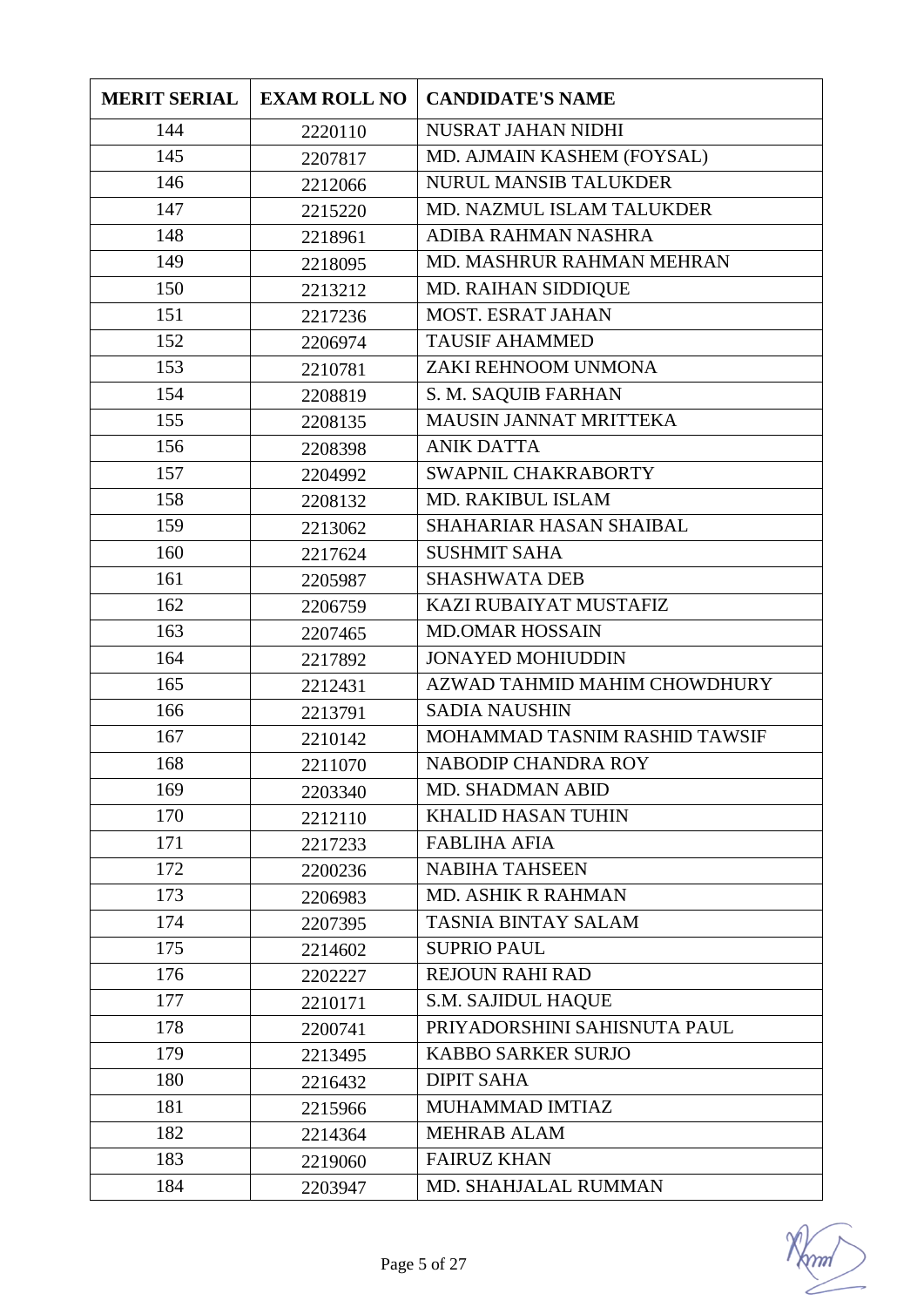| <b>MERIT SERIAL</b> | <b>EXAM ROLL NO</b> | <b>CANDIDATE'S NAME</b>     |
|---------------------|---------------------|-----------------------------|
| 185                 | 2220092             | <b>AHNAF HASAN JAHANGIR</b> |
| 186                 | 2204381             | <b>S. M SHAHRIAR RIFAT</b>  |
| 187                 | 2204916             | <b>KHAN SHAFIN SHAHRIAR</b> |
| 188                 | 2211229             | <b>MD. RASEL MAHMUD</b>     |
| 189                 | 2203196             | <b>MD. SHEFAT HOSSAIN</b>   |
| 190                 | 2218385             | <b>ASMITA JANNAT</b>        |
| 191                 | 2218199             | <b>FAIRUZ HUMAIRRAH</b>     |
| 192                 | 2203339             | <b>MD. JAYED IMRAN</b>      |
| 193                 | 2211015             | <b>MD. MARUF HASAN MAHI</b> |
| 194                 | 2215842             | MD. TAUSEEF - UR - RAHMAN   |
| 195                 | 2210435             | <b>HRIDOY KUMAR PAUL</b>    |
| 196                 | 2219472             | MD.NAIMUL ISLAM TALUKDER    |
| 197                 | 2215170             | <b>ARNAB SARKER</b>         |
| 198                 | 2208069             | <b>MD. ROHUL AMIN</b>       |
| 199                 | 2202809             | ARAFAT MOHAMMAD ANAN        |
| 200                 | 2200062             | <b>ATIRA ELHAM BINTEE</b>   |
| 201                 | 2209785             | DIP ROY                     |
| 202                 | 2215425             | <b>JAHID HASAN</b>          |
| 203                 | 2202393             | <b>MD. SALEHIN ISLAM</b>    |
| 204                 | 2215371             | <b>ANIRBAN ROY SOUROV</b>   |
| 205                 | 2217785             | SHIBAL CHANDRO MOHONTO      |
| 206                 | 2206337             | MD. JUNAID AHMMAD           |
| 207                 | 2214702             | <b>TONMOY DAS</b>           |
| 208                 | 2207295             | <b>MD. SADMAN SAKIB</b>     |
| 209                 | 2217257             | <b>FARHANA ADRI</b>         |
| 210                 | 2218844             | <b>JOY SARKAR</b>           |
| 211                 | 2220523             | <b>ILHAN MASUD</b>          |
| 212                 | 2218630             | DIP SHEKHOR DATTA           |
| 213                 | 2220533             | ARIAN MAHTAB CHOWDHURY      |
| 214                 | 2213587             | MD. AL SHAHREAR RAHMAN      |
| 215                 | 2218608             | <b>RAKIN MONTASIM</b>       |
| 216                 | 2219528             | <b>TARSHEED ZAMAN</b>       |
| 217                 | 2220229             | MD. ABIR SIDDIQUE           |
| 218                 | 2213162             | <b>ANTARA DASGUPTA</b>      |
| 219                 | 2220222             | <b>ATKIA BUSHRA MAHI</b>    |
| 220                 | 2205888             | MD. ANAS BIN HOSSAIN        |
| 221                 | 2218615             | RAGEEB HASAN SHAFEE         |
| 222                 | 2220343             | <b>ISHRAK ANAN</b>          |
| 223                 | 2207707             | MOHAMMED RUMMAN ISMAIL      |
| 224                 | 2209697             | MD. REDOWANUL HOQUE         |
| 225                 | 2211256             | <b>KHALID MEHEBUB</b>       |

mm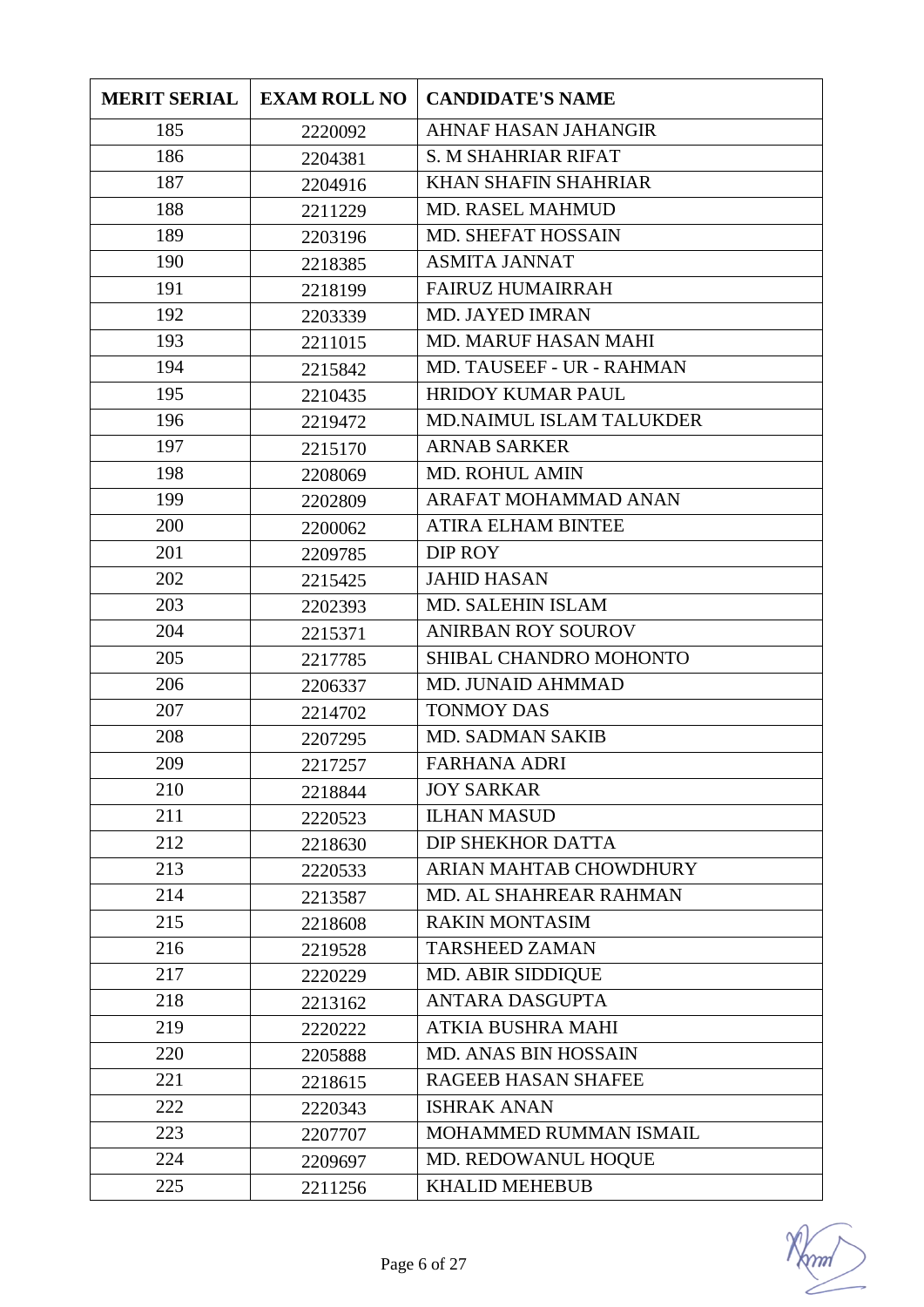| <b>MERIT SERIAL</b> | <b>EXAM ROLL NO</b> | <b>CANDIDATE'S NAME</b>     |
|---------------------|---------------------|-----------------------------|
| 226                 | 2206604             | <b>MD. AL-IMRAN ASIF</b>    |
| 227                 | 2206062             | <b>ABHISHEK ROY</b>         |
| 228                 | 2209120             | <b>NILOY DAS ROBIN</b>      |
| 229                 | 2206825             | MD. HIMEL REZA              |
| 230                 | 2208491             | <b>FARIYA AHMED</b>         |
| 231                 | 2205639             | <b>SHAMIUL KARIM AORKO</b>  |
| 232                 | 2211042             | WAHI FARHAN HOQUE           |
| 233                 | 2213892             | <b>SOUVIK ROY SHAWCHO</b>   |
| 234                 | 2213449             | <b>MD MAHFUZUR RAHMAN</b>   |
| 235                 | 2207366             | MOHAMMAD SHAHADAT HOSSAIN   |
| 236                 | 2211060             | <b>AHTASHAMUL HAQUE</b>     |
| 237                 | 2212482             | <b>MD. FAHIM FAISAL</b>     |
| 238                 | 2206562             | <b>JARIF SHAHRIAR AHMED</b> |
| 239                 | 2206602             | RAKIBUL ISLAM EMON          |
| 240                 | 2219338             | <b>FARHEEN SOHAIL</b>       |
| 241                 | 2209712             | <b>RAJIN KABIR</b>          |
| 242                 | 2214768             | FARHANA MEHNAZ MAISHA       |
| 243                 | 2215917             | <b>MD. RAYHAN FIROZ</b>     |
| 244                 | 2218182             | <b>NAYAN BALA</b>           |
| 245                 | 2202338             | <b>NUR YASIR SAJIR</b>      |
| 246                 | 2212563             | <b>MEHEDI HASAN ONIM</b>    |
| 247                 | 2215771             | <b>ABRAR FAIYAJ</b>         |
| 248                 | 2217685             | MD. TAMZEED MAHFUZ MAZUMDER |
| 249                 | 2207715             | <b>ALI ASIF KHAN</b>        |
| 250                 | 2212744             | <b>SHANONNA ROY</b>         |
| 251                 | 2214248             | <b>MD. TAHIR HASSAN</b>     |
| 252                 | 2203206             | <b>MD. JUBAER HOSSEN</b>    |
| 253                 | 2217357             | MD. MAHFUJUR RAHMAN MAHI    |
| 254                 | 2209960             | <b>MD. SAZZAD HASAN</b>     |
| 255                 | 2203617             | <b>SAMIUL HASAN</b>         |
| 256                 | 2218739             | <b>FATIN SADAB</b>          |
| 257                 | 2215754             | <b>ANKITA NAG AYSHI</b>     |
| 258                 | 2207211             | <b>SUMAIYA TABASSUM</b>     |
| 259                 | 2212904             | <b>ARUP DATTA</b>           |
| 260                 | 2200480             | MD. ASIF ALI                |
| 261                 | 2202348             | <b>MD. ABRAR JAHIN</b>      |
| 262                 | 2209430             | <b>AHNAF TAHMID</b>         |
| 263                 | 2214561             | MD. SOUROV AHMED MASUM      |
| 264                 | 2208122             | <b>APON SIDDIKY</b>         |
| 265                 | 2213475             | MD. ABID HASAN JOY          |
| 266                 | 2219959             | <b>MOSAMMOT AMENA AKTER</b> |

mm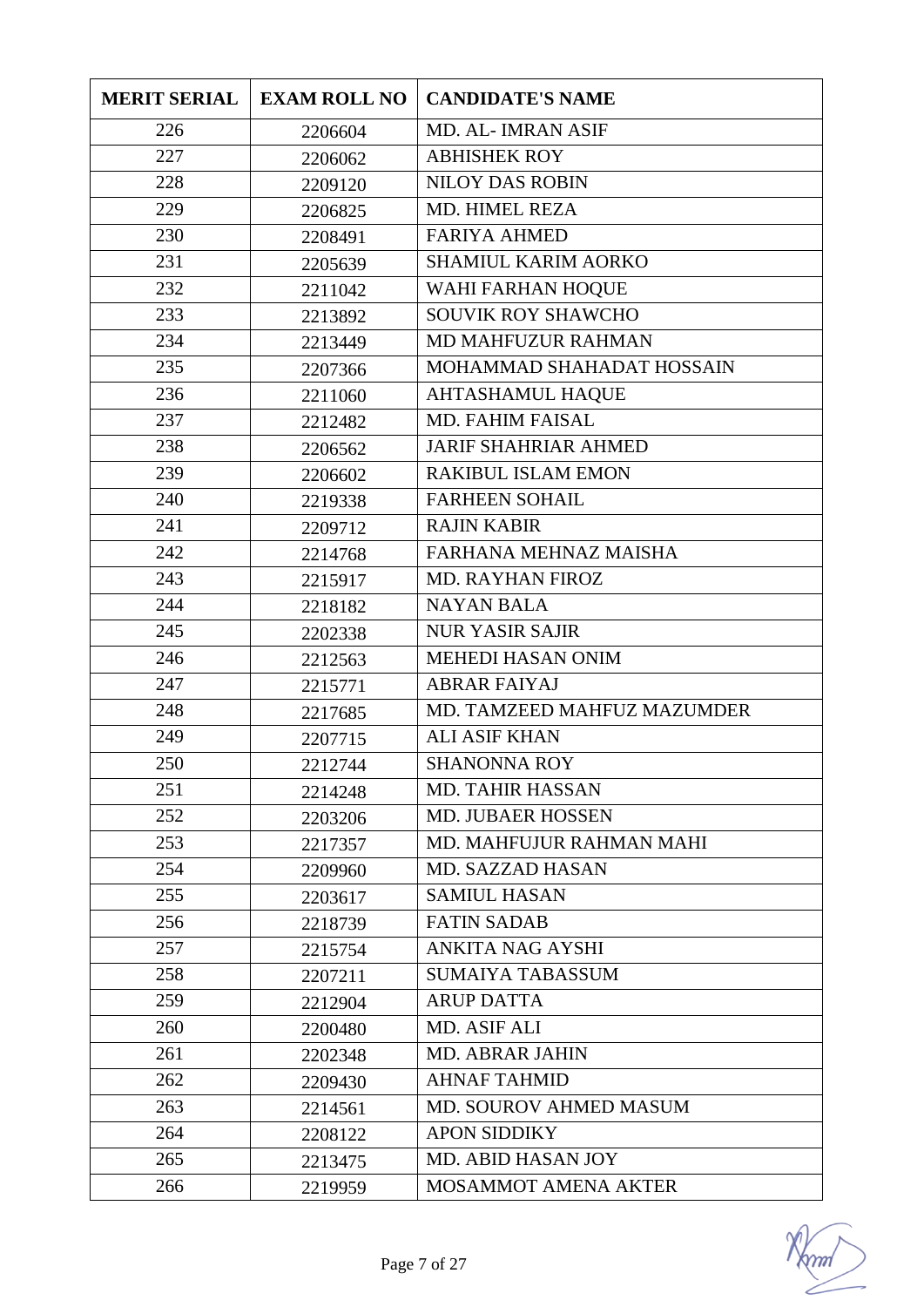| <b>MERIT SERIAL</b> | <b>EXAM ROLL NO</b> | <b>CANDIDATE'S NAME</b>      |
|---------------------|---------------------|------------------------------|
| 267                 | 2212069             | <b>BIJOY BHOWMICK</b>        |
| 268                 | 2202667             | <b>SHOURAV GHOSH</b>         |
| 269                 | 2214081             | ASHFAQUL HUSHNA NAWSHI       |
| 270                 | 2212579             | <b>FARHANA RAHMAN</b>        |
| 271                 | 2206967             | <b>MD. AZFAR HASAN</b>       |
| 272                 | 2214792             | MD. JAMIUL ISLAM             |
| 273                 | 2200878             | <b>ABDULLAH AL SAIF</b>      |
| 274                 | 2201555             | <b>RAYED RAFSAN</b>          |
| 275                 | 2204855             | NURE ALAM SIDDIKI PRINCE     |
| 276                 | 2201089             | <b>SUHAILA SAFA NUHA</b>     |
| 277                 | 2201652             | <b>SAMINA SALSABIL</b>       |
| 278                 | 2209846             | <b>AQUIB AHMED PROTTOY</b>   |
| 279                 | 2213625             | MUHAMMAD AL MUSTAKIM         |
| 280                 | 2218054             | <b>REZWAN AHAMMAD RAAD</b>   |
| 281                 | 2219381             | <b>MD. EMAN HOSSAIN</b>      |
| 282                 | 2214042             | MD. MEZBA UDDIN              |
| 283                 | 2217346             | <b>MD. MAHIR RAIHAN</b>      |
| 284                 | 2213667             | <b>SALMAN RAKIB SUNNY</b>    |
| 285                 | 2209838             | <b>AHNAF HASAN</b>           |
| 286                 | 2208153             | <b>ASOAT ALAM TURJO</b>      |
| 287                 | 2219404             | <b>ABU HISHAM SAJID</b>      |
| 288                 | 2216062             | <b>SIRAJUS SALEKEEN SIAM</b> |
| 289                 | 2205765             | <b>SYED MAFIJUL ISLAM</b>    |
| 290                 | 2215592             | <b>FAIMUN TASIR BHUBON</b>   |
| 291                 | 2204293             | PROTHOM GHOSH                |
| 292                 | 2214916             | MD. ZANNATUL NAIM            |
| 293                 | 2215643             | S. M. ZABED BIN ALAM NIROB   |
| 294                 | 2201124             | <b>SHAHRIAR SULTAN</b>       |
| 295                 | 2201847             | TAIMIR TANHA BIN HARUN       |
| 296                 | 2206077             | <b>ESRAT JAHAN</b>           |
| 297                 | 2200173             | <b>MAYESHA MEHNAZ</b>        |
| 298                 | 2203771             | <b>SAKIN IMRAN MAHMUD</b>    |
| 299                 | 2203818             | MD. SHAMIM MIAH              |
| 300                 | 2219216             | <b>MUNTASIR ABEDIN RIFAT</b> |
| 301                 | 2206008             | <b>IMDADULLAH RAJI</b>       |
| 302                 | 2220228             | <b>NAJMIN NAHAR EVA</b>      |
| 303                 | 2218711             | <b>SAMIRA SUMAIA</b>         |
| 304                 | 2203987             | <b>MD. TAKIB HASSAN</b>      |
| 305                 | 2211195             | MD. MUSHFIQUR RAHMAN ASIF    |
| 306                 | 2219914             | <b>MONJUR HOSSAIN KHAN</b>   |
| 307                 | 2214650             | MD. SHAMIM AL RAZI           |

mm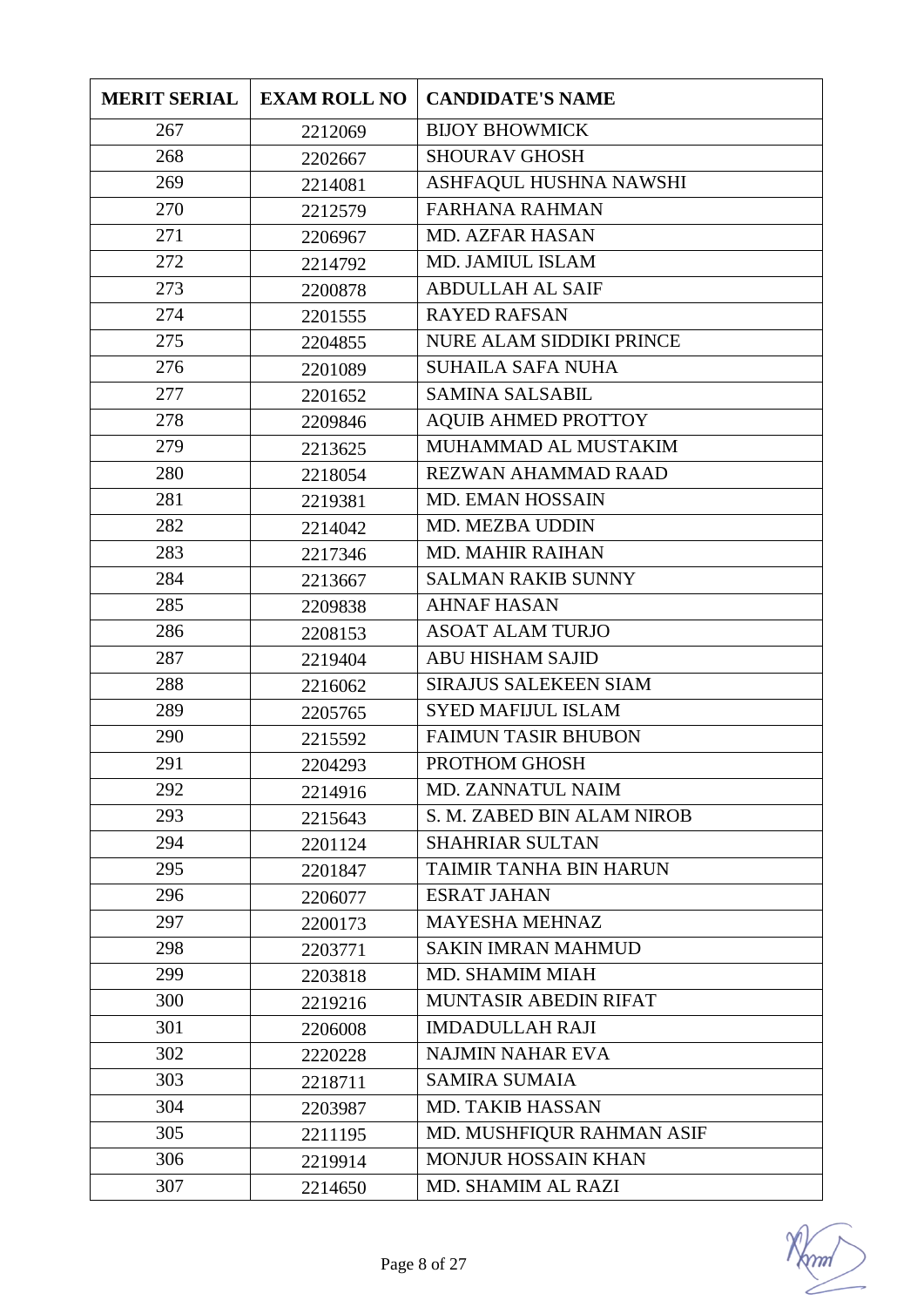| <b>MERIT SERIAL</b> | <b>EXAM ROLL NO</b> | <b>CANDIDATE'S NAME</b>        |
|---------------------|---------------------|--------------------------------|
| 308                 | 2217622             | MD. NAIMUL ISLAM               |
| 309                 | 2204138             | ALIF ABDULLAH ARKO             |
| 310                 | 2205292             | <b>AVIJEET DEBNATH</b>         |
| 311                 | 2219298             | TIKLI RANI SAHA                |
| 312                 | 2204347             | <b>MD. MAHFUZUR RAHMAN</b>     |
| 313                 | 2208698             | <b>MD. HASSIN ARMAN NIHAL</b>  |
| 314                 | 2200949             | MD. RAKIBUL HASAN ROMAN        |
| 315                 | 2214194             | <b>IBTESHAM MEHEDUL TISHAN</b> |
| 316                 | 2210250             | <b>MD. JAHIDUR RAHMAN</b>      |
| 317                 | 2216375             | MD. RAKIBUL ISLAM RAFI         |
| 318                 | 2216802             | <b>RIFAT AHAMMED</b>           |
| 319                 | 2204846             | KABYA MITHUN SAHA              |
| 320                 | 2217258             | <b>MD. ARIF AHMED</b>          |
| 321                 | 2209266             | <b>MAHDI HASAN RABBI</b>       |
| 322                 | 2208607             | <b>BORNIL DEBNATH</b>          |
| 323                 | 2219420             | <b>ASHRAF AL-AMIN</b>          |
| 324                 | 2206496             | <b>MD.RAIHAN BIN MOSTAFIJ</b>  |
| 325                 | 2207176             | <b>MAHMUDUN NABI</b>           |
| 326                 | 2213419             | <b>AL IMRAN LIMON</b>          |
| 327                 | 2214241             | <b>YUSUF SAAD</b>              |
| 328                 | 2202365             | <b>TANZIM TOUSIF</b>           |
| 329                 | 2203838             | <b>MD. MERAJUL HASAN</b>       |
| 330                 | 2214104             | <b>MD. RABIUL AWAL ZIHAD</b>   |
| 331                 | 2215008             | <b>ARNOB DEB</b>               |
| 332                 | 2208214             | <b>SHAMIN YEASER</b>           |
| 333                 | 2210053             | <b>SAJIB ISLAM</b>             |
| 334                 | 2213984             | MD. RUBAET KABIR ZISHAN        |
| 335                 | 2211029             | MD. ABDULLAH ANZUM ADIB        |
| 336                 | 2213404             | <b>M.M. EYANUR RAHMAN</b>      |
| 337                 | 2201689             | <b>MAHABUBA SHARMIN MIM</b>    |
| 338                 | 2210163             | <b>MD. NAFIJUR RAHAMAN</b>     |
| 339                 | 2201827             | <b>NAVIN NAWAR</b>             |
| 340                 | 2203454             | <b>SYED SAMIN FUAD</b>         |
| 341                 | 2214254             | <b>MD. IBTESHAM RASHID</b>     |
| 342                 | 2202473             | MD. AHNAF RAIYAN KHAN          |
| 343                 | 2203567             | <b>JANNATUL FERDOUSI</b>       |
| 344                 | 2215628             | <b>OMAR FARUK SAKIB</b>        |
| 345                 | 2216273             | <b>ZAHIN HASIN RUDRO</b>       |
| 346                 | 2211173             | <b>SHAHRIAR ABDULLAH</b>       |
| 347                 | 2212046             | <b>ZIBON NESA ZIM</b>          |
| 348                 | 2216500             | MOINUL ISLAM MAHIM             |

 $\gamma$ m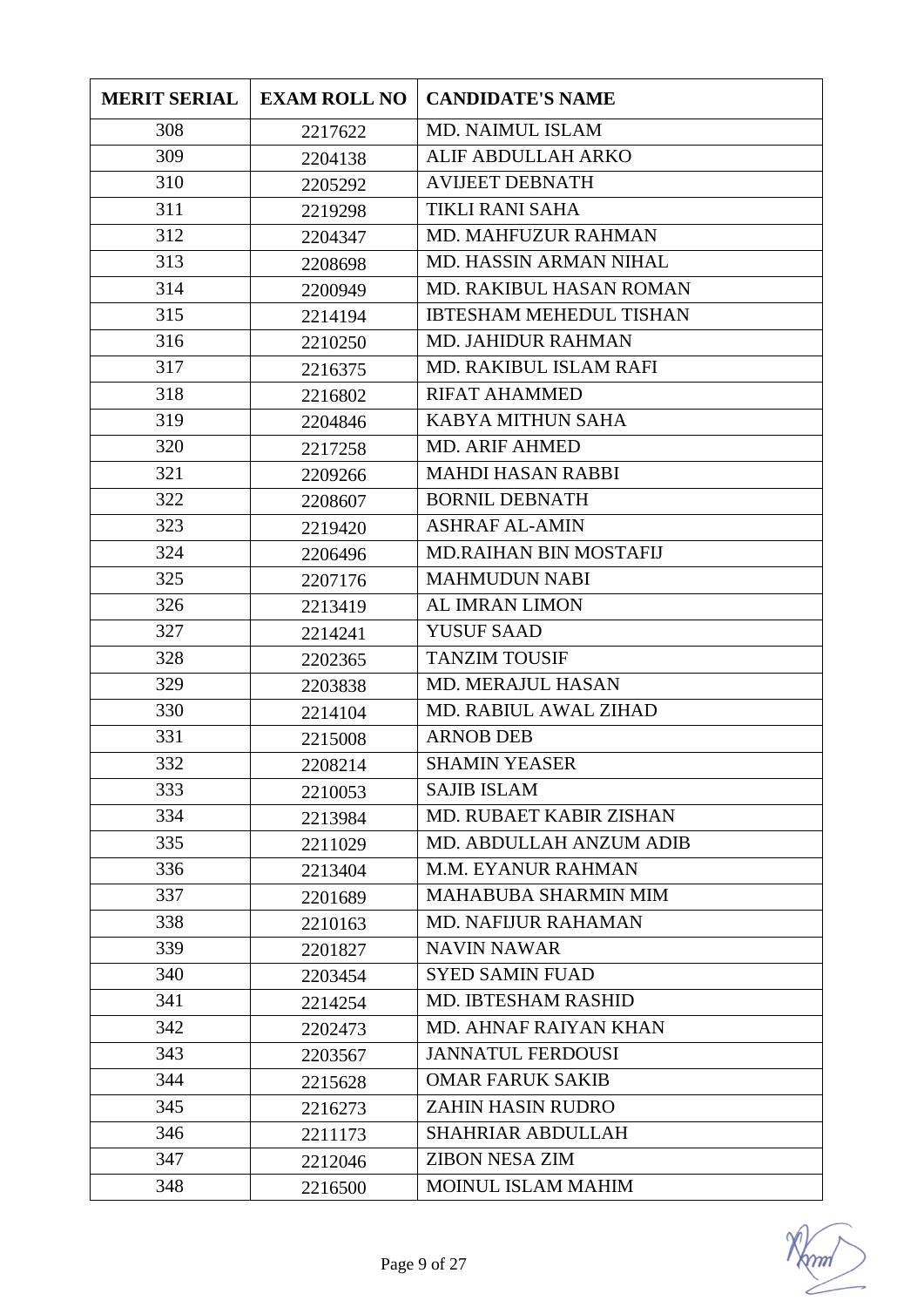| <b>MERIT SERIAL</b> | <b>EXAM ROLL NO</b> | <b>CANDIDATE'S NAME</b>          |
|---------------------|---------------------|----------------------------------|
| 349                 | 2210062             | <b>BADHAN MOHAJON</b>            |
| 350                 | 2214468             | <b>TASMIA NASIR</b>              |
| 351                 | 2213521             | <b>SADIA BINTE SAYED</b>         |
| 352                 | 2212516             | <b>SHADAT HOSSAIN RONY</b>       |
| 353                 | 2216254             | <b>SAUMIK BACHHAR</b>            |
| 354                 | 2219443             | <b>SUMAIYA ISLAM</b>             |
| 355                 | 2200120             | SHEIKH JUBAIR AHNAF              |
| 356                 | 2205573             | ARKA BRAJA PRASAD NATH           |
| 357                 | 2207769             | <b>MD. FARHAN SHAHRIAR ARNOB</b> |
| 358                 | 2215133             | <b>MD. ZUNAIED NUDAR</b>         |
| 359                 | 2217210             | MIAH RASHNAN WAHID PURNA         |
| 360                 | 2204560             | <b>MD. SAIFUR RAHMAN SAIF</b>    |
| 361                 | 2211552             | <b>MD. NAFSHAN HUSSAIN</b>       |
| 362                 | 2212891             | <b>DIBYA JYOTI SARKAR</b>        |
| 363                 | 2204521             | MD. SULTAN MAHMUD KHANDAKER      |
| 364                 | 2208116             | <b>JAHID HOSSAIN SAMIN</b>       |
| 365                 | 2201055             | PROGGA LABONI RAY                |
| 366                 | 2203659             | THASIN AHMED SHIAM               |
| 367                 | 2213194             | <b>ATIKA MONE</b>                |
| 368                 | 2207402             | <b>ALIF HASNAIN</b>              |
| 369                 | 2210908             | MD. SAMIN IMRAN TALUKDER         |
| 370                 | 2217162             | <b>ALAUDDIN AHMED</b>            |
| 371                 | 2220278             | <b>ARAF BIN MUSA</b>             |
| 372                 | 2207466             | <b>SHAMIUL HASAN SAFIN</b>       |
| 373                 | 2218687             | <b>IFTEKHAR UL ISLAM</b>         |
| 374                 | 2219880             | SHOWKOTH OSMAN SHOVA             |
| 375                 | 2204092             | MD. MOSTAFIZUR RAHAMAN           |
| 376                 | 2217776             | MD. SABBIR HOSSAIN SHISIR        |
| 377                 | 2219460             | MD. IMAM HOSSAIN MOLLAH          |
| 378                 | 2206740             | ABIR AHAMMED KHAN SWAKHOR        |
| 379                 | 2214034             | <b>MD. ATIKUL ISLAM</b>          |
| 380                 | 2203306             | <b>MOSIUR RAHAMAN</b>            |
| 381                 | 2207973             | MD. SHIRAZUL ISLAM               |
| 382                 | 2212774             | <b>SHEMANTY MAHJABIN</b>         |
| 383                 | 2206094             | SHAYLA MOSTAFIZ SAMARA           |
| 384                 | 2205309             | MOHAMMAD SHAIKH SADIK            |
| 385                 | 2218720             | MOMINUL ISLAM HEMAL              |
| 386                 | 2214942             | <b>JEBA SHAMIHA</b>              |
| 387                 | 2205407             | NUSRAT JAHAN SHOSHI              |
| 388                 | 2206847             | <b>NAHIDA AFROZ</b>              |
| 389                 | 2214637             | MD. MOHIN MIA                    |

mm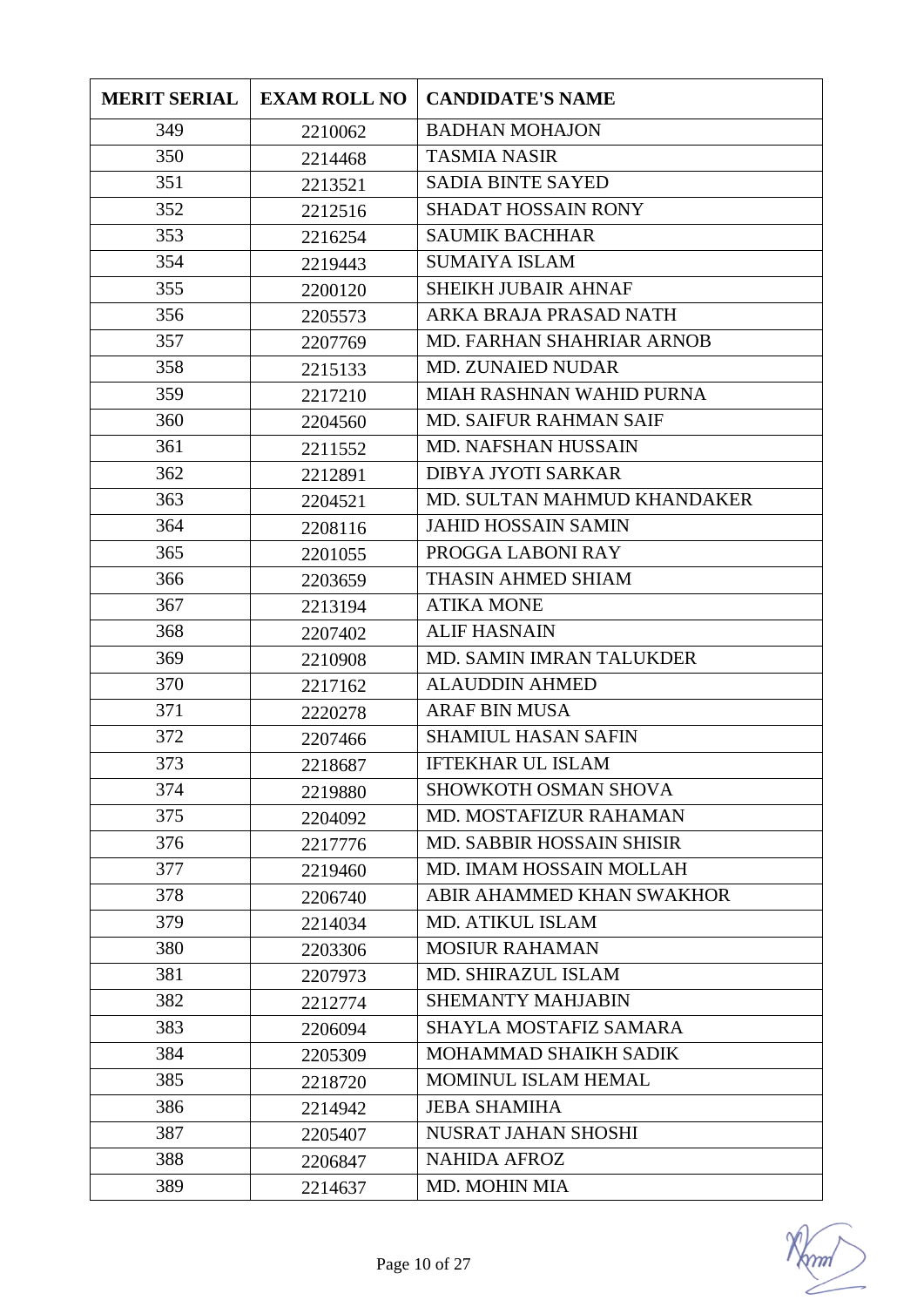| <b>MERIT SERIAL</b> | <b>EXAM ROLL NO</b> | <b>CANDIDATE'S NAME</b>     |
|---------------------|---------------------|-----------------------------|
| 390                 | 2207036             | MD. NAIMUL HASAN APON       |
| 391                 | 2203102             | <b>SADIA ARMIN DIBA</b>     |
| 392                 | 2203911             | MIRZA KAMRUL SHAHED         |
| 393                 | 2208933             | <b>AMITH DEBNATH PULOK</b>  |
| 394                 | 2203992             | <b>DHRUBA KISHORE NAG</b>   |
| 395                 | 2208914             | <b>TAHMID AL TOUFIQ</b>     |
| 396                 | 2205594             | MD. SAJIB MIAH              |
| 397                 | 2211718             | MST. MUHATAMIMA HASAN       |
| 398                 | 2205712             | <b>MD. NAFIZUR RAHMAN</b>   |
| 399                 | 2217828             | <b>KANTO BANIK</b>          |
| 400                 | 2215996             | <b>MD. SAKIB SARWAR</b>     |
| 401                 | 2212540             | TANHA SAYED AHONA           |
| 402                 | 2210843             | MOHAMMAD RAIHAN RASHID      |
| 403                 | 2217154             | <b>TASNIM TALEB</b>         |
| 404                 | 2217933             | <b>JANNATUL MAWYA MIM</b>   |
| 405                 | 2202458             | AFIFA SULTANA OFFA          |
| 406                 | 2205329             | <b>SHRABANI HOWLADER</b>    |
| 407                 | 2211188             | <b>RIFAT HOSSAIN</b>        |
| 408                 | 2203205             | <b>INDRANIL DATTA</b>       |
| 409                 | 2205933             | S. M. ABIR HASAN            |
| 410                 | 2202155             | <b>RAJORSHI DAS</b>         |
| 411                 | 2216701             | <b>MD. ATIKUR RAHMAN</b>    |
| 412                 | 2217253             | MIRZA JUBAER AL HASAN       |
| 413                 | 2206292             | <b>HIMEL SUTRODHAR</b>      |
| 414                 | 2218863             | NURJAHAN ARA HOSSAIN        |
| 415                 | 2218492             | TAJNOOR SULTANA             |
| 416                 | 2207587             | MD. SADMAN-A-RAHMAN         |
| 417                 | 2217301             | <b>RAHIN IBNE HASAN</b>     |
| 418                 | 2200188             | <b>FAREYA KARIM URBI</b>    |
| 419                 | 2215450             | <b>TAWHIDUL HASAN</b>       |
| 420                 | 2216890             | <b>TAHMIDUR RAHMAN</b>      |
| 421                 | 2218547             | MD. HOSSAIN HRIDOY          |
| 422                 | 2214017             | <b>HRIDAM ROSHAN PAUL</b>   |
| 423                 | 2207289             | MD. MEHEDI HASAN            |
| 424                 | 2212585             | <b>UDDHAB SAHA ROY</b>      |
| 425                 | 2216949             | MD. SHOHIDUL ISLAM SAKIB    |
| 426                 | 2219128             | <b>MD. SHUAIB AL HASAN</b>  |
| 427                 | 2205709             | <b>FARJANA SARKER NAIMA</b> |
| 428                 | 2218792             | <b>NUJHAT SADIA</b>         |
| 429                 | 2207287             | PRATTASHA KAR POOJA         |
| 430                 | 2205448             | ASMAA-UL-HUSNA              |

mm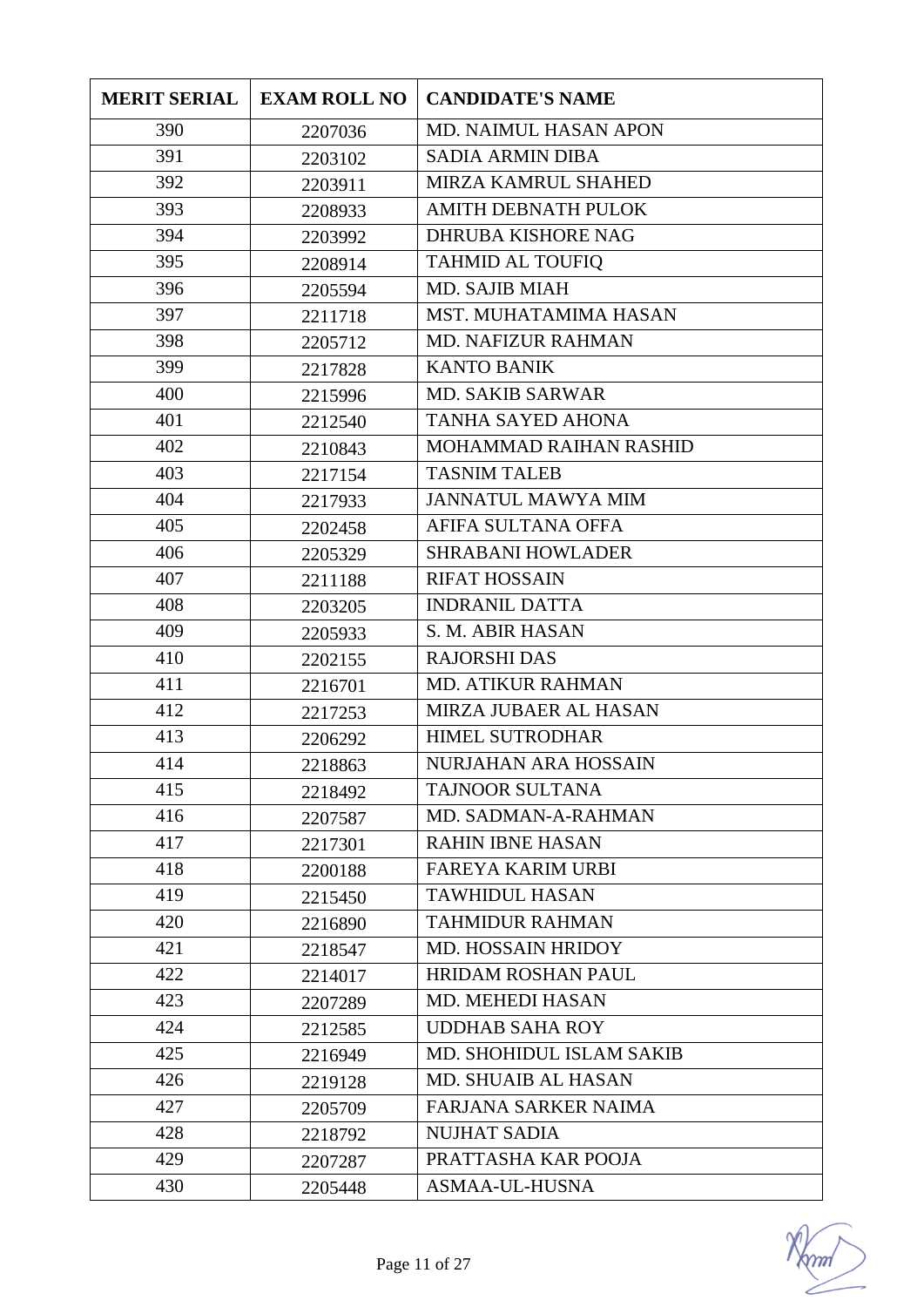| <b>MERIT SERIAL</b> | <b>EXAM ROLL NO</b> | <b>CANDIDATE'S NAME</b>      |
|---------------------|---------------------|------------------------------|
| 431                 | 2202444             | <b>SHARIF TASNIM DINA</b>    |
| 432                 | 2200141             | <b>MD NAFIZ MONOWAR</b>      |
| 433                 | 2206867             | ROBAYET AZIM IKRA            |
| 434                 | 2219085             | <b>TAZKIA MALIK</b>          |
| 435                 | 2202411             | MUHAMMAD. SADIQ RAIHAN       |
| 436                 | 2203619             | <b>ELIAS MAINUR</b>          |
| 437                 | 2206183             | <b>MD. SABBIR SARKER</b>     |
| 438                 | 2205389             | <b>MD ZIA UDDIN</b>          |
| 439                 | 2207305             | <b>TAHMID AHAMMED CUTE</b>   |
| 440                 | 2214063             | SHIHAB SHAHRIAR OMIT         |
| 441                 | 2215927             | MD. FOYSAL TANVIR PATHAN     |
| 442                 | 2206365             | <b>ABDULLAH AL AMIN</b>      |
| 443                 | 2206762             | <b>MIR ABDULLAH</b>          |
| 444                 | 2202142             | MD. YASIN KHAN               |
| 445                 | 2215486             | <b>JANNATUL MAWA</b>         |
| 446                 | 2216990             | <b>MD. ASHRAFUL ISLAM</b>    |
| 447                 | 2210845             | <b>MEHNAZ MOTAHAR</b>        |
| 448                 | 2218564             | <b>MD. OWAJIUR RAHMAN</b>    |
| 449                 | 2217091             | NATASHA BINTA OMAR           |
| 450                 | 2220571             | <b>SAFAYAT SAIF</b>          |
| 451                 | 2204485             | <b>AHMAD AFNAN</b>           |
| 452                 | 2214541             | MEHENAJ UDDIN SIAM           |
| 453                 | 2212191             | <b>ANINDYA KUNDU</b>         |
| 454                 | 2204774             | MIR MOHAMMAD MOHIUDDIN       |
| 455                 | 2207691             | AL YIASHA NAVID              |
| 456                 | 2200675             | <b>TANIA ISLAM</b>           |
| 457                 | 2215778             | <b>SIFAT REJIOAN</b>         |
| 458                 | 2203459             | RASHIQ SAADMAN RANA          |
| 459                 | 2219195             | <b>ARAFAT HOSSAIN SHAWON</b> |
| 460                 | 2214504             | <b>JUBAER ISLAM NABIB</b>    |
| 461                 | 2202371             | <b>MUTASIM FUAD</b>          |
| 462                 | 2211644             | ARIF ISHTYAQ CHOWDHURY SIFAT |
| 463                 | 2201358             | <b>MYSHA RUBABA</b>          |
| 464                 | 2201999             | <b>IFTEKHER AHMMED</b>       |
| 465                 | 2202956             | <b>ARINDOM DEY</b>           |
| 466                 | 2203144             | MD. MUHTASIM FAHIM           |
| 467                 | 2202003             | <b>SAADMAN SAKIB</b>         |
| 468                 | 2207935             | MONON MOHAMMAD SADIM SAMI    |
| 469                 | 2219659             | <b>ZEREEN TASNIM</b>         |
| 470                 | 2207719             | <b>MOUMITA PAUL</b>          |
| 471                 | 2204497             | <b>HABIBUL ALAM ASIF</b>     |

mm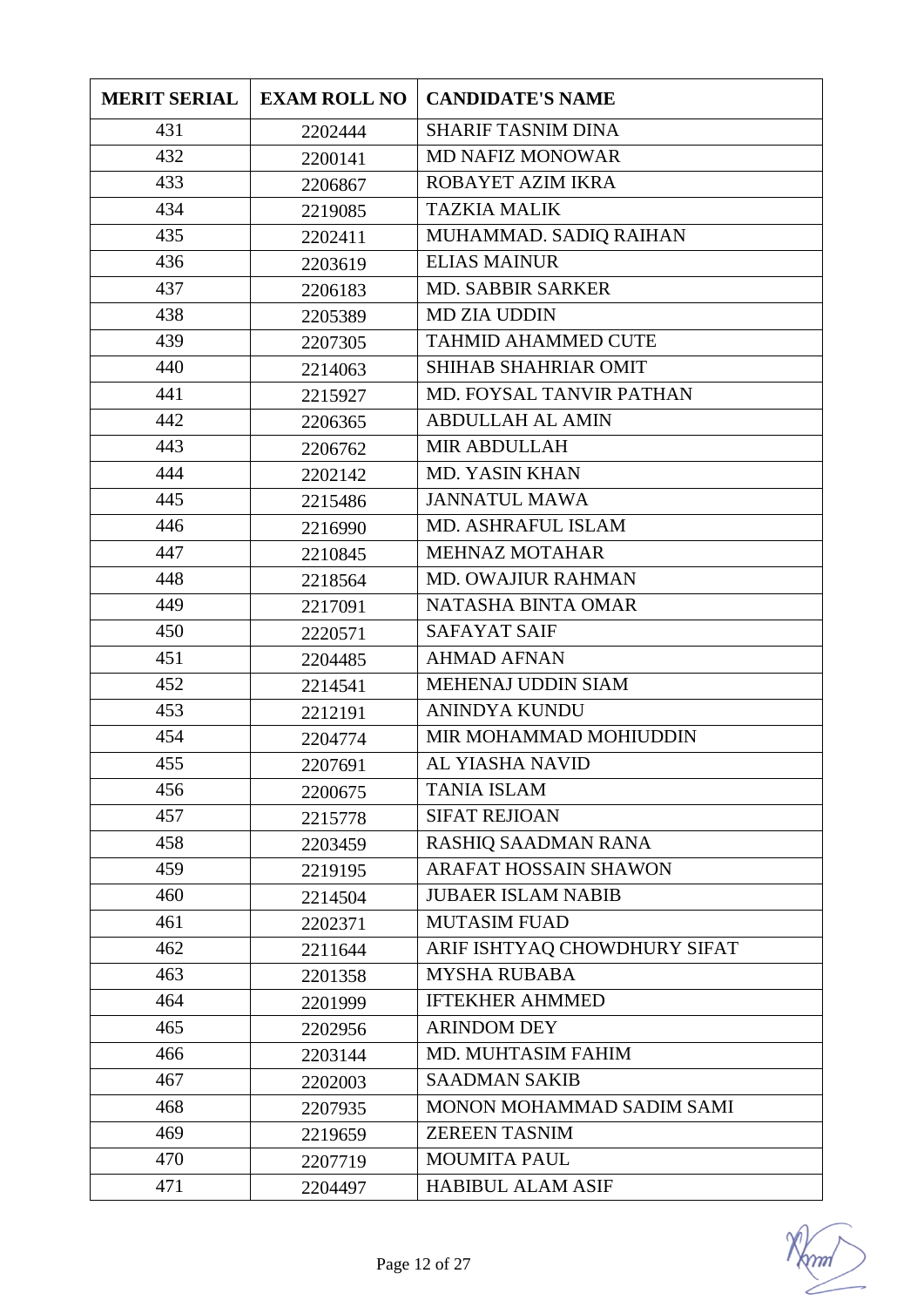| <b>MERIT SERIAL</b> | <b>EXAM ROLL NO</b> | <b>CANDIDATE'S NAME</b>         |
|---------------------|---------------------|---------------------------------|
| 472                 | 2205954             | ARESHA BASIR SPRIHA             |
| 473                 | 2212238             | <b>TAHSIN BIN REZA</b>          |
| 474                 | 2216728             | <b>KAZI TASFIA ZAHIN</b>        |
| 475                 | 2218173             | <b>SAKIB KHAN</b>               |
| 476                 | 2208481             | <b>NEBULA TASMIN</b>            |
| 477                 | 2205857             | MD. MUSFIQUR RAHAMAN            |
| 478                 | 2218594             | MASHIYAT NAWAR SAMIHA           |
| 479                 | 2219483             | MD. TANVIR ALAM TAREQ           |
| 480                 | 2220185             | <b>J. M AREEB UZAIR ALAM</b>    |
| 481                 | 2200044             | <b>KAZI AKIB ZAOAD</b>          |
| 482                 | 2218799             | PARBA DUTTA                     |
| 483                 | 2211421             | <b>SUDIP KUMAR SAHA</b>         |
| 484                 | 2218734             | <b>MD. ABID SHAHRIAR</b>        |
| 485                 | 2206897             | NAZEEB AHMED CHOWDHURY          |
| 486                 | 2206320             | <b>MD. NASIR UDDIN</b>          |
| 487                 | 2219886             | SAKIBUL HASAN BHUIYA            |
| 488                 | 2209472             | <b>SAROWAR ALAM ROKI</b>        |
| 489                 | 2211479             | PALOK ROY                       |
| 490                 | 2207582             | RIONA- E- JANNAT                |
| 491                 | 2209888             | MD. AHTESHAMUL ISLAM RATUL      |
| 492                 | 2210037             | <b>MD. IFTI AKKAS</b>           |
| 493                 | 2219126             | <b>MD. TANBIR AHMMED</b>        |
| 494                 | 2200151             | <b>NAHIAN TABASSUM TINU</b>     |
| 495                 | 2214308             | <b>MD RADUAN AHMED</b>          |
| 496                 | 2214857             | <b>ASHIQUL HABIB AMIT</b>       |
| 497                 | 2210015             | MAHATHIR MOHAMMAD               |
| 498                 | 2201585             | <b>MD. SHOAIB HOSSAIN</b>       |
| 499                 | 2219873             | <b>MD. TAUFIQUR RAHMAN</b>      |
| 500                 | 2206522             | MUBTASIM ISRAK ARUDDHO          |
| 501                 | 2201015             | <b>ISMAM MAHIN</b>              |
| 502                 | 2204312             | <b>ABDULLAH AL NOMAN</b>        |
| 503                 | 2205813             | <b>MD. ABIDUR RAHMAN</b>        |
| 504                 | 2216260             | MD. MAKSUDUL AZOM               |
| 505                 | 2205633             | <b>MD. ALFAR HOSSAIN SARKER</b> |
| 506                 | 2209679             | <b>HRIVU PRASUN HALDER</b>      |
| 507                 | 2214349             | <b>IKHTIAR HOSSAIN</b>          |
| 508                 | 2216855             | <b>MD. SABBIR HOSSAIN</b>       |
| 509                 | 2212599             | <b>SAUGATA BISWAS</b>           |
| 510                 | 2205068             | <b>MD. ARAFATH HOSHEN</b>       |
| 511                 | 2206326             | RUBAIYAT TASNIM CHOWDHURY       |
| 512                 | 2209182             | MOHAMMAD MAHFUZUR RAHMAN        |

mm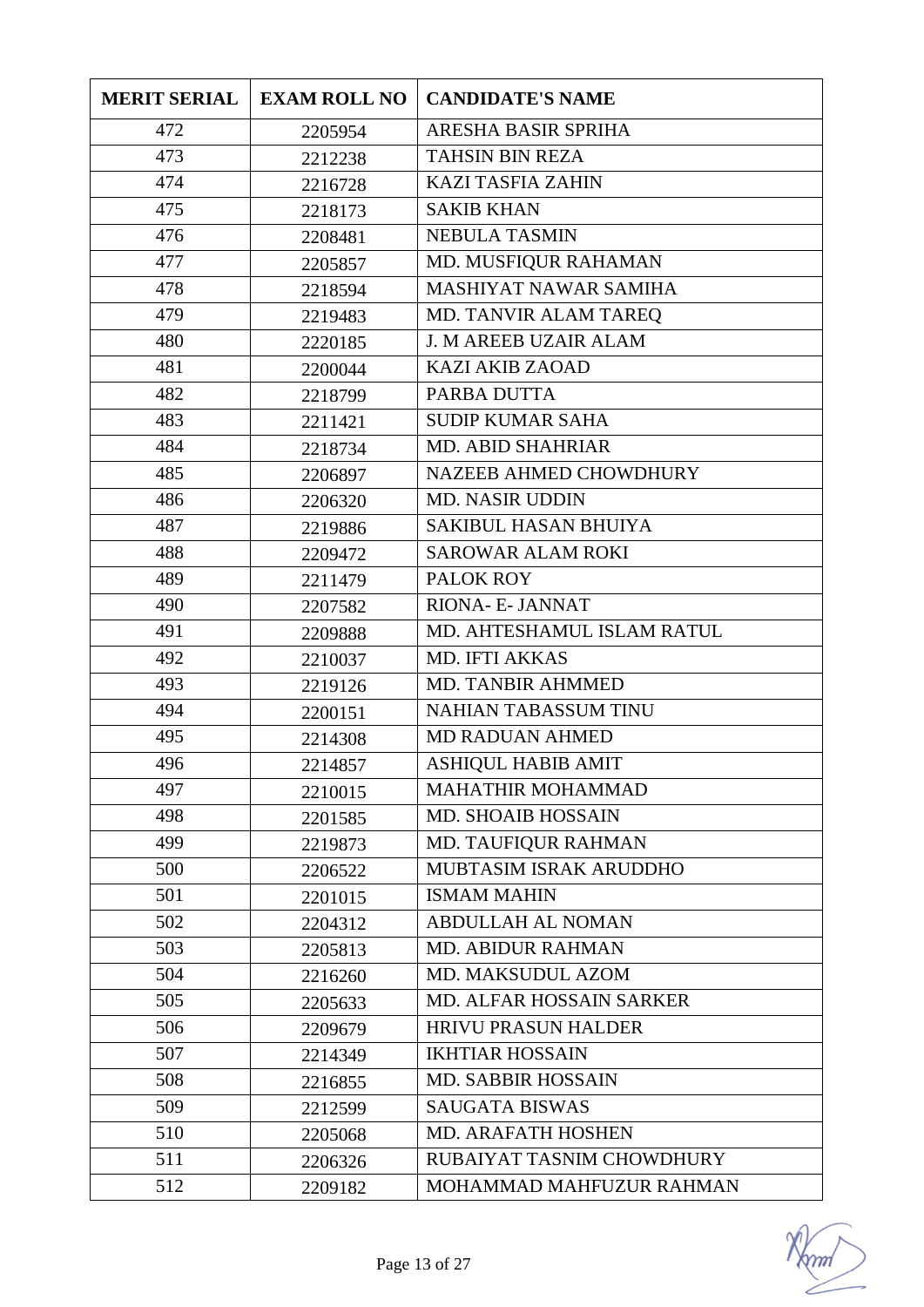| <b>MERIT SERIAL</b> | <b>EXAM ROLL NO</b> | <b>CANDIDATE'S NAME</b>      |
|---------------------|---------------------|------------------------------|
| 513                 | 2206045             | <b>ABRAR FAHIM</b>           |
| 514                 | 2201971             | <b>MD. SAIEF AL ISLAM</b>    |
| 515                 | 2209984             | ABDULLAH MAHMUD KAFI         |
| 516                 | 2210408             | A. F. M. TAFSIRUL ALAM       |
| 517                 | 2217606             | <b>GOPAL GOSH</b>            |
| 518                 | 2207607             | <b>SAIMUM ISLAM JEEM</b>     |
| 519                 | 2218389             | <b>FAHIM AL HASAN</b>        |
| 520                 | 2212576             | <b>SHARMILA SUROVI</b>       |
| 521                 | 2213276             | <b>MD. NAFIS HUSSAIN</b>     |
| 522                 | 2211660             | <b>DHRUBO CHAKI</b>          |
| 523                 | 2202659             | <b>JANNATUL FARDUS RAKHI</b> |
| 524                 | 2212580             | <b>MD. SAIDUL ISLAM</b>      |
| 525                 | 2211566             | <b>TAREK MAHMUD</b>          |
| 526                 | 2207554             | MD. MOHSINUL ISLAM           |
| 527                 | 2203095             | <b>SAMIHA MAHBUB</b>         |
| 528                 | 2205834             | A. M SAMDANI MOZUMDER        |
| 529                 | 2200745             | AFIA ZAHIN RISHTA            |
| 530                 | 2203263             | MOHAMMAD FAHMIDUR RAHMAN     |
| 531                 | 2202397             | ABDUL LATIF SIDDIKI EUSHA    |
| 532                 | 2208904             | SHRESHTHA BARDHAN DIPIKA     |
| 533                 | 2217071             | KAZI MD. BORHANUL ISLAM      |
| 534                 | 2206238             | MD. EASIR SHARIAR MOJUMDER   |
| 535                 | 2207837             | PATRA NANDITA                |
| 536                 | 2208891             | <b>MUSHFIQUR RAHMAN</b>      |
| 537                 | 2209267             | <b>AJIJUL ISLAM</b>          |
| 538                 | 2209885             | MD AL SHIFAT PRINON          |
| 539                 | 2211011             | SUDIPTA CHANDRA RAY KALVIN   |
| 540                 | 2209773             | <b>JEEAN RAHMAN BHUIYAN</b>  |
| 541                 | 2220165             | <b>TASHFIA HASSAN</b>        |
| 542                 | 2201820             | SUMAIYA FARHANA ISLAM        |
| 543                 | 2202538             | ZULKAR NAIN ZAKARIA          |
| 544                 | 2201073             | MD. SADMAN SAIF DISHAM       |
| 545                 | 2206113             | <b>MERAJ HOSSAIN PROMIT</b>  |
| 546                 | 2206513             | <b>MUSFIKA</b>               |
| 547                 | 2207852             | <b>SIAM JAVED BHUIYAN</b>    |
| 548                 | 2208406             | <b>SHRABAN KARMOKER AVI</b>  |
| 549                 | 2219696             | <b>MD. SHAKIB AHMED</b>      |
| 550                 | 2219105             | <b>BIVOR MONDAL</b>          |
| 551                 | 2220344             | ABDULLAH-AL-MARUF            |
| 552                 | 2206529             | <b>AMIT SAHA</b>             |
| 553                 | 2206674             | <b>SHUFAN SHAHI</b>          |

mm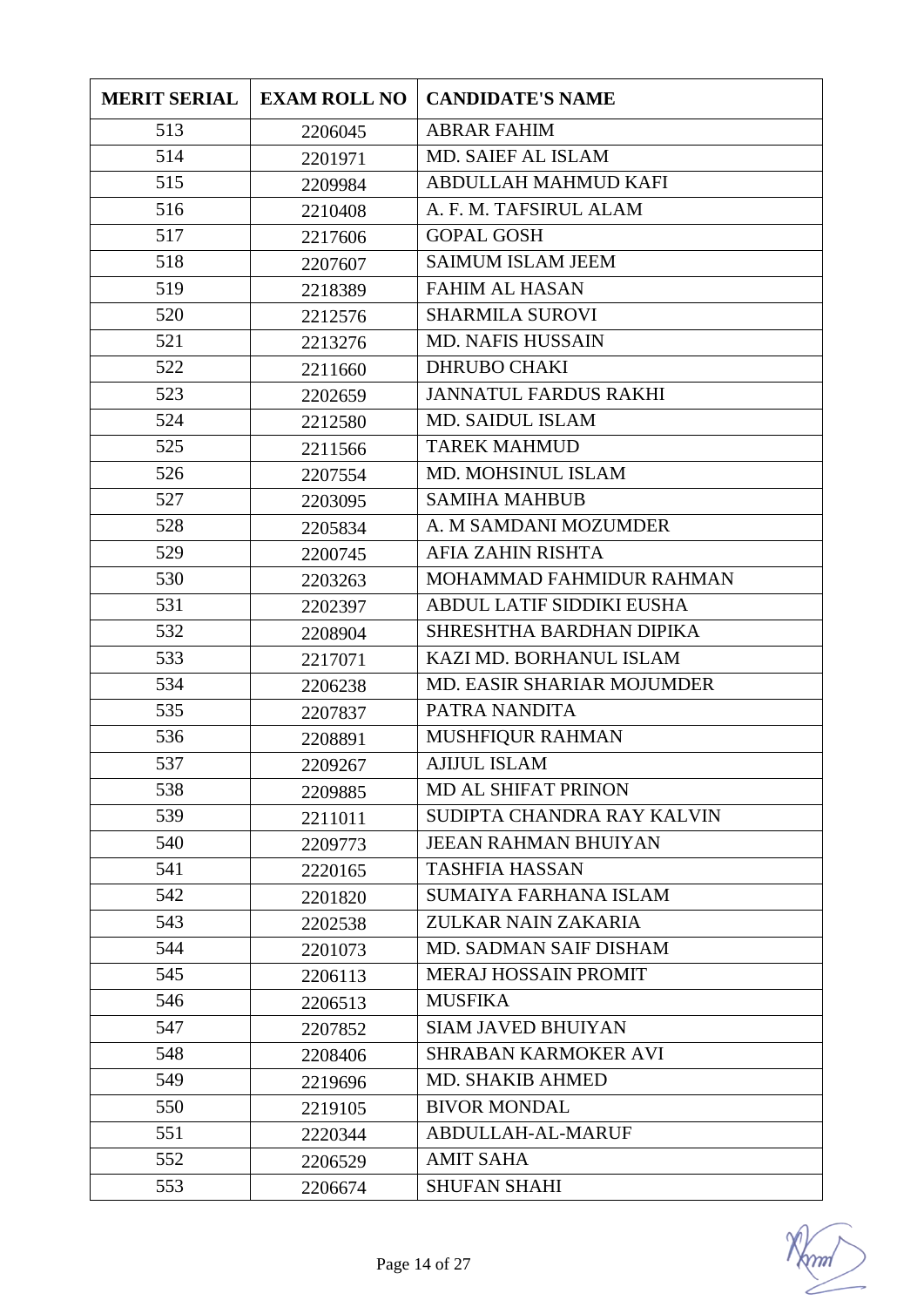| <b>MERIT SERIAL</b> | <b>EXAM ROLL NO</b> | <b>CANDIDATE'S NAME</b>      |
|---------------------|---------------------|------------------------------|
| 554                 | 2200527             | <b>SUSMITA BISWAS</b>        |
| 555                 | 2210274             | MD. NAZIB HUSSAIN NILOY      |
| 556                 | 2218577             | <b>MD.SHOVON HASAN YASIN</b> |
| 557                 | 2208287             | MD. GOLAM RABBANI JIM        |
| 558                 | 2209420             | MD. MUHAIMINUR RAHMAN ZILANI |
| 559                 | 2202783             | AL FAHIM UL AMIN CHOWDHURY   |
| 560                 | 2210809             | <b>ADNAN SHIHAB</b>          |
| 561                 | 2202368             | MOYIN UDDIN AHMED            |
| 562                 | 2210752             | OM PROKASH KABBO MITRA       |
| 563                 | 2203058             | <b>NABILUR RAHMAN</b>        |
| 564                 | 2215732             | MOSHFIQ ABDULLAH MAHI        |
| 565                 | 2220315             | <b>TAREQUE RAHMAN MAHI</b>   |
| 566                 | 2209737             | <b>NUR ALAM NAYEM</b>        |
| 567                 | 2203548             | <b>MANOBENDRA BISWAS</b>     |
| 568                 | 2215378             | MUHAMMED SHAFAYAT JAMIL      |
| 569                 | 2217218             | A.H.M SADMAN SIDDIQUE        |
| 570                 | 2217599             | MD. EBRAHIM KHALIL           |
| 571                 | 2211755             | <b>RUBYNA MAHJABIN</b>       |
| 572                 | 2218112             | S. M. RAJIBUL LATIF          |
| 573                 | 2203776             | MASUMA TABASSUM MOUMI        |
| 574                 | 2215704             | <b>NAFIUL ISLAM NAIM</b>     |
| 575                 | 2212348             | <b>MD. MUNTASIR ALI</b>      |
| 576                 | 2213413             | <b>AHMED IMTIAZ</b>          |
| 577                 | 2207904             | SADIA TASNIM FARUQUE         |
| 578                 | 2204502             | <b>SUSMITA SAHA</b>          |
| 579                 | 2218733             | MUSHFIQUE AHMED ZARIF        |
| 580                 | 2220708             | <b>NURE RAZEEN</b>           |
| 581                 | 2211875             | <b>INDRAJIT KARMAKER</b>     |
| 582                 | 2219186             | <b>IFTESHAMUL BARI</b>       |
| 583                 | 2203293             | <b>MUBASSHIR BIN SHAHID</b>  |
| 584                 | 2215244             | <b>ARIFUL ISLAM</b>          |
| 585                 | 2209875             | <b>ISRAK JAHAN</b>           |
| 586                 | 2219817             | ZAKIA SULTANA SIMIN          |
| 587                 | 2213484             | <b>AMRITO PAUL</b>           |
| 588                 | 2219145             | <b>FAIYAZ ABRAR</b>          |
| 589                 | 2203131             | <b>SAMYO PRAMANIK</b>        |
| 590                 | 2214796             | <b>MD. SAIF HASAN</b>        |
| 591                 | 2213110             | <b>RAFIA AHAMMAD</b>         |
| 592                 | 2208848             | <b>NAKIB ARMAN</b>           |
| 593                 | 2202978             | MONTASIR RAHMAN              |
| 594                 | 2216245             | <b>SHAH MD. RHAIYAN</b>      |

mm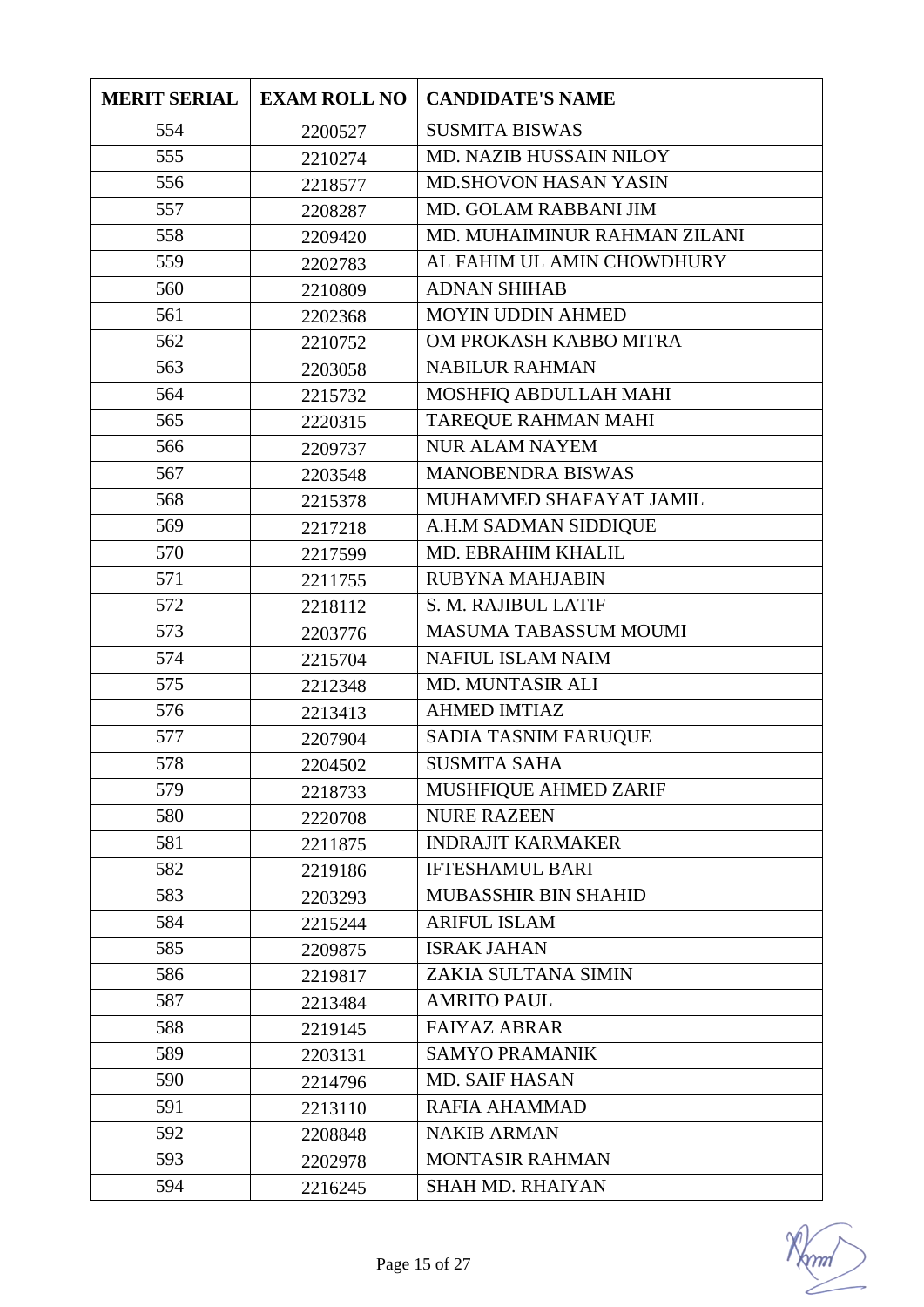| <b>MERIT SERIAL</b> | <b>EXAM ROLL NO</b> | <b>CANDIDATE'S NAME</b>      |
|---------------------|---------------------|------------------------------|
| 595                 | 2211932             | <b>NAZIFA RAFA</b>           |
| 596                 | 2204098             | <b>MD. ALMAS MAHIR</b>       |
| 597                 | 2209389             | <b>ENA DHAR</b>              |
| 598                 | 2203477             | SHEIKH MOHAMMED YAJUR RAHMAN |
| 599                 | 2212641             | <b>ELHAN MANSIZ SAFIN</b>    |
| 600                 | 2216162             | ABHRANEEL MAJUMDER ATTRI     |
| 601                 | 2220705             | PARAG MOLLICK                |
| 602                 | 2217608             | ABDULLAH SAMIUDDIN SAMIN     |
| 603                 | 2208323             | <b>AFNAN SAMI ARIAN</b>      |
| 604                 | 2212429             | <b>MST. JANNATUN NAHAR</b>   |
| 605                 | 2207086             | <b>JOYONTA BISWAS</b>        |
| 606                 | 2208951             | MD. RIZWAN HOSSAIN           |
| 607                 | 2211467             | <b>SHAHADAT HOSSAIN</b>      |
| 608                 | 2203725             | <b>TASFIA ZANNAT</b>         |
| 609                 | 2203896             | <b>TINA DHAR</b>             |
| 610                 | 2203329             | <b>SADIA AFRIN</b>           |
| 611                 | 2211560             | <b>MD. ABU SALEH AKIB</b>    |
| 612                 | 2217390             | <b>TASNIM KIBRIA</b>         |
| 613                 | 2218497             | PESHWAH MOSTAFIZ RAFI        |
| 614                 | 2211547             | <b>MD. MIZANUR RAHMAN</b>    |
| 615                 | 2215061             | <b>ALAUDDIN AHMED</b>        |
| 616                 | 2220018             | REEFAT AHMED SOURAV          |
| 617                 | 2214427             | MD. SHOHRAB UL ISLAM         |
| 618                 | 2217499             | MD. SHAHRIARE TUHIN JOY      |
| 619                 | 2204772             | <b>FARHAN ABID ALI</b>       |
| 620                 | 2205982             | <b>JAKARIA AHMED MAHIM</b>   |
| 621                 | 2200338             | <b>MD. KAMRUL HASAN</b>      |
| 622                 | 2203342             | SABYASACHI MONEM             |
| 623                 | 2207506             | PROVAKOR DAS SURYA           |
| 624                 | 2210682             | <b>HASAN MAMUN</b>           |
| 625                 | 2208652             | K. M. MAHTAB BIN RAZZAK      |
| 626                 | 2205680             | <b>LATIFUR RAHMAN</b>        |
| 627                 | 2205924             | <b>MD. AKRAM HOSSAIN</b>     |
| 628                 | 2215600             | AL SHAHRIAR ALIF             |
| 629                 | 2212906             | <b>ARHAM RAQUIB</b>          |
| 630                 | 2206891             | <b>RAHAT ISLAM RABBI</b>     |
| 631                 | 2208906             | <b>ASHESH BAR</b>            |
| 632                 | 2210434             | <b>NAZMUS SAKIB KHAN</b>     |
| 633                 | 2208275             | <b>AFRINA RAHMAN</b>         |
| 634                 | 2207475             | <b>ANISHA ANNUR</b>          |
| 635                 | 2214101             | <b>FARIHA ANJUM OSHIN</b>    |

mm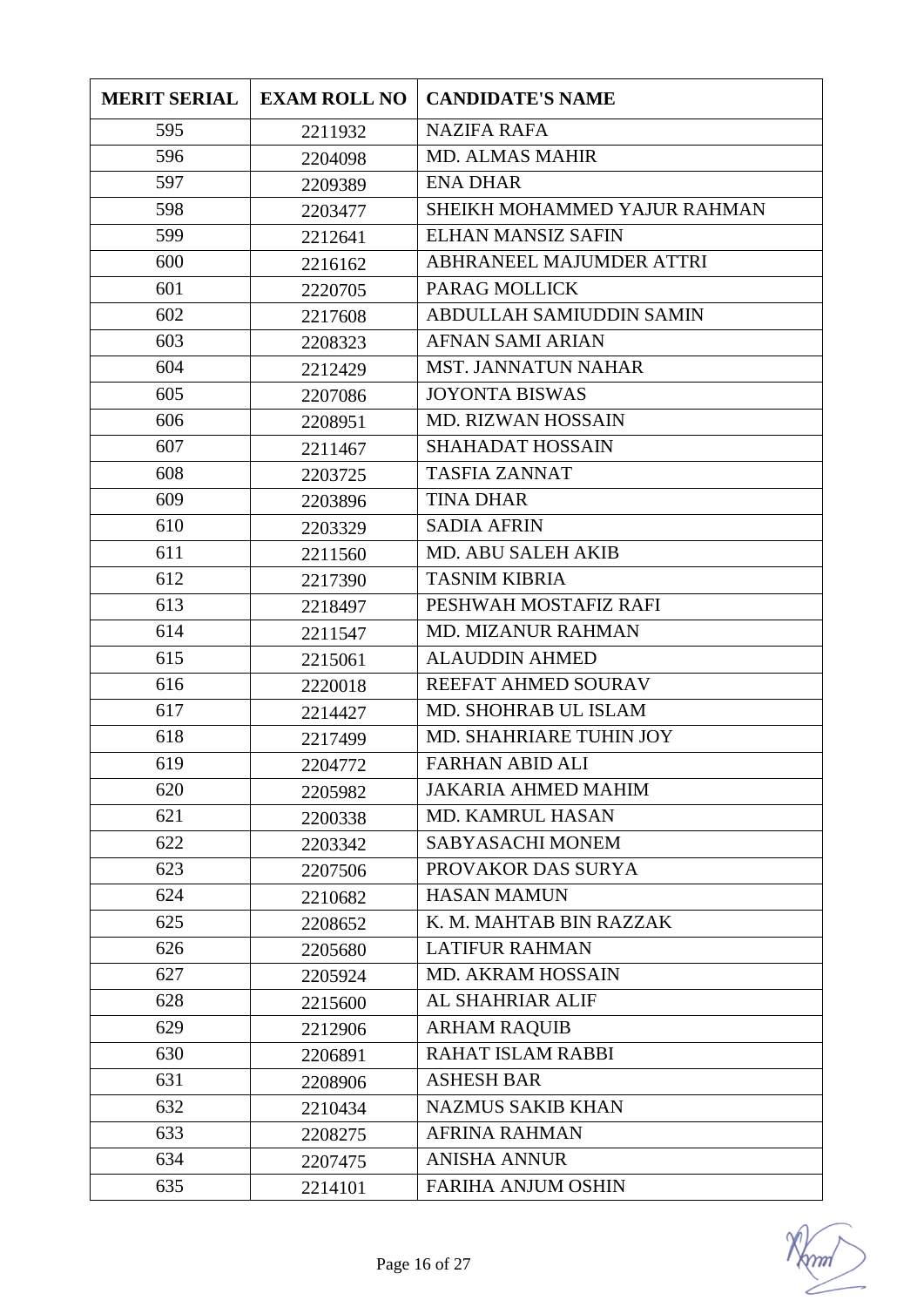| <b>MERIT SERIAL</b> | <b>EXAM ROLL NO</b> | <b>CANDIDATE'S NAME</b>      |
|---------------------|---------------------|------------------------------|
| 636                 | 2215111             | <b>ABRAR ZAWAD</b>           |
| 637                 | 2201850             | <b>SAMEEHA SHAMS SANJANA</b> |
| 638                 | 2218167             | <b>RONIT PROSHAD SONAR</b>   |
| 639                 | 2214647             | SHEIKH MUSFIQ AHMED          |
| 640                 | 2203815             | MD. KAZI HAFIJUL ISLAM       |
| 641                 | 2208637             | <b>SEMANTO BANERJEE</b>      |
| 642                 | 2210583             | <b>MD. KAIUM ALI</b>         |
| 643                 | 2202002             | <b>ISMAIL MAHMOOD</b>        |
| 644                 | 2218899             | <b>LUBA MONI</b>             |
| 645                 | 2209527             | <b>JANNATUL NAIM PUSHPO</b>  |
| 646                 | 2213790             | <b>MD. JESANUR RAHMAN</b>    |
| 647                 | 2218781             | <b>SAMIHA ALAM TANISHA</b>   |
| 648                 | 2213544             | <b>ANKON DEBNATH</b>         |
| 649                 | 2212675             | MD. REAJWANUL HAQUE          |
| 650                 | 2207468             | <b>SUDIPTA MONDAL</b>        |
| 651                 | 2202369             | <b>MD. ASIF SARKAR HERO</b>  |
| 652                 | 2213483             | <b>SAIFUL ALAM ROHAN</b>     |
| 653                 | 2201359             | <b>ATIA FARIHA</b>           |
| 654                 | 2201538             | SHADNAN MURSALIN RIYAN       |
| 655                 | 2203918             | <b>FAYEK AHMED</b>           |
| 656                 | 2209440             | <b>RAMIMA MUMTARIN</b>       |
| 657                 | 2219314             | MD. REZWAN ISLAM SABBIR      |
| 658                 | 2207731             | <b>ABDULLAH ATIF</b>         |
| 659                 | 2207509             | <b>ZANIFA ISLAM</b>          |
| 660                 | 2208947             | <b>ALSADI MD. PROMI</b>      |
| 661                 | 2220323             | ZAHIRUL ISLAM                |
| 662                 | 2203575             | MD. A. ROKY                  |
| 663                 | 2203926             | PROTTASHA BARUA              |
| 664                 | 2214238             | MD. ENAYET ULLAH ALVEE       |
| 665                 | 2219631             | <b>ABIR HASAN</b>            |
| 666                 | 2217609             | <b>REBAH UDDIN SHAMS</b>     |
| 667                 | 2211665             | MD. SHAIDUR RAHMAN PRANTO    |
| 668                 | 2200031             | NILOY KUMAR MONDAL           |
| 669                 | 2213525             | ABDULLAH AL MAHMUD SHIHAB    |
| 670                 | 2207362             | <b>ABUL KASHEM JINNAH</b>    |
| 671                 | 2214141             | <b>ANKON AHAMED</b>          |
| 672                 | 2214318             | <b>MD. YOUSUF HASAN</b>      |
| 673                 | 2214161             | <b>TAMIM DEWAN ZIHAD</b>     |
| 674                 | 2209301             | <b>FARHAN HASIN</b>          |
| 675                 | 2208179             | <b>MD. MEHEDI HASAN</b>      |
| 676                 | 2211912             | MD ENAM-E-ELAHI              |

mm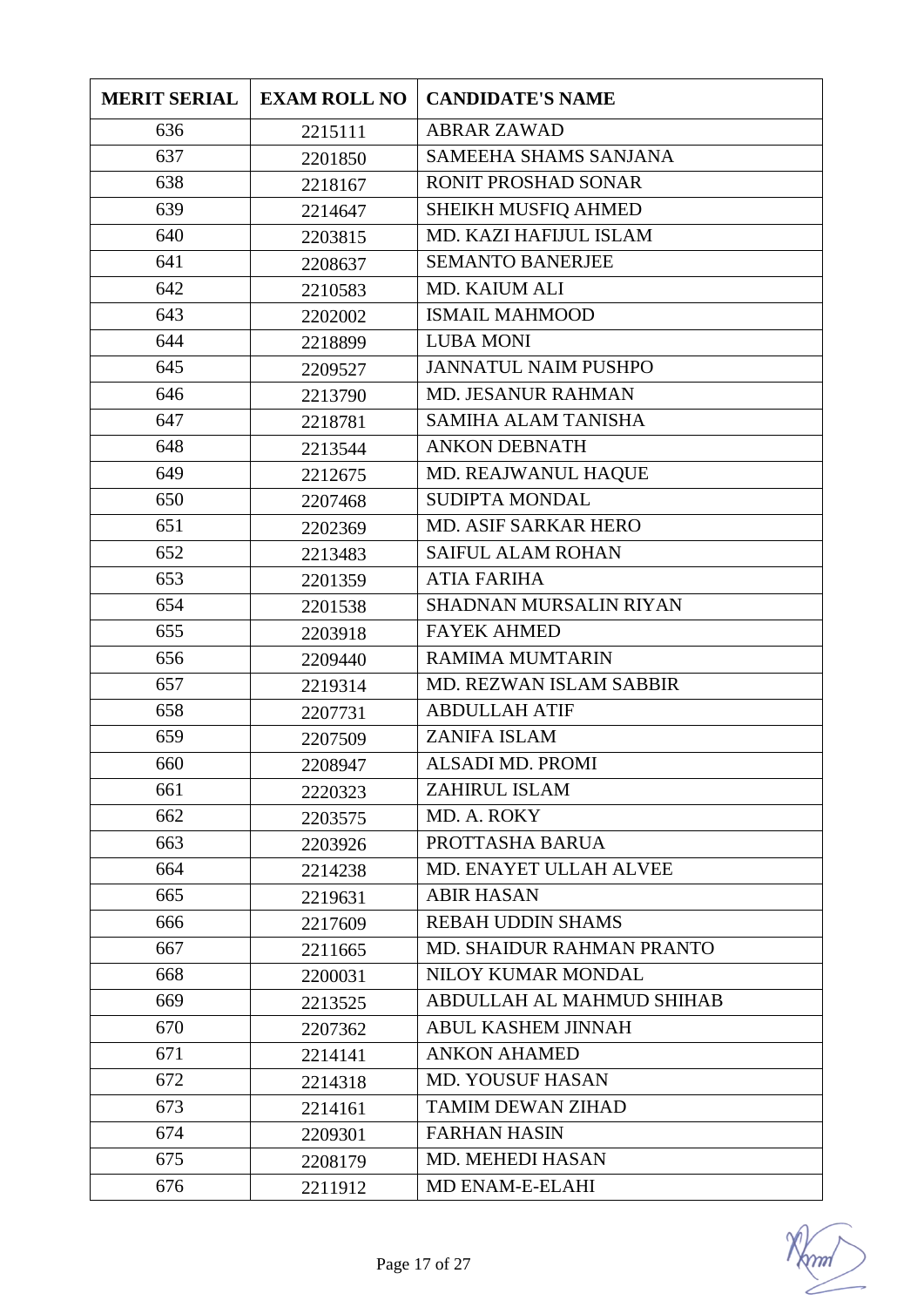| <b>MERIT SERIAL</b> | <b>EXAM ROLL NO</b> | <b>CANDIDATE'S NAME</b>        |
|---------------------|---------------------|--------------------------------|
| 677                 | 2220285             | <b>EMON SAHA</b>               |
| 678                 | 2213114             | <b>ARSHEAN SUBAH</b>           |
| 679                 | 2205968             | <b>ABIR AHMED</b>              |
| 680                 | 2205000             | MD. NAYEEM                     |
| 681                 | 2202808             | <b>MEHEDI HASAN</b>            |
| 682                 | 2216867             | <b>DIBBO CHOWDHURY</b>         |
| 683                 | 2206462             | <b>FARDIN FAISAL</b>           |
| 684                 | 2206965             | <b>MD. AL ABIR MASRAFEE</b>    |
| 685                 | 2209827             | <b>ILLIUS AHMED SIAM</b>       |
| 686                 | 2217635             | MD. ASHABUL YAMIN              |
| 687                 | 2206827             | <b>SHUSMITA SARKER SHARMI</b>  |
| 688                 | 2205060             | <b>AFRA ANJUM OISHEE</b>       |
| 689                 | 2213765             | <b>SHUVRO CHANDRA SAHA</b>     |
| 690                 | 2212956             | <b>AMLAN SARKER TURNA</b>      |
| 691                 | 2211437             | <b>GOLAM SUMDANI SAFAT</b>     |
| 692                 | 2212290             | <b>IBTEDA TANJIM</b>           |
| 693                 | 2208025             | <b>MD. MURSALIN NASIB</b>      |
| 694                 | 2219993             | <b>ABID UZ ZAMAN</b>           |
| 695                 | 2205656             | <b>SADIA MONIR SHIFA</b>       |
| 696                 | 2213257             | <b>ARJUN DEB RICKY</b>         |
| 697                 | 2218193             | <b>MD. SHEHAB UDDIN</b>        |
| 698                 | 2210054             | <b>MARJUKUR RAJJAK</b>         |
| 699                 | 2202313             | <b>TASNIM ANZAR SIAM</b>       |
| 700                 | 2212436             | MD. MAHMUDUL HASAN             |
| 701                 | 2208767             | T.M. BOKHTIAR RHYME            |
| 702                 | 2213959             | <b>MOLLA MD. NASIM</b>         |
| 703                 | 2219562             | HASSAN MOHAMMED NAQUIBUL HOQUE |
| 704                 | 2204604             | MD. LABIB- AL-TASFI            |
| 705                 | 2206128             | <b>MD. NAZMUS SHAKIB</b>       |
| 706                 | 2209684             | <b>MAISHA MEHZABIN</b>         |
| 707                 | 2207476             | A. S. M SHIUM-UD-DAULAH SHIUM  |
| 708                 | 2216323             | <b>ASIF ISTIAK OLY</b>         |
| 709                 | 2219309             | <b>AURNOB SARKER</b>           |
| 710                 | 2204425             | <b>MD. RAKIB HOSSAIN</b>       |
| 711                 | 2209181             | SAYAAD MUZAHID MASFI           |
| 712                 | 2215650             | <b>SHAMSUL HAQ SHUVO</b>       |
| 713                 | 2219908             | MD. MESHBAUL HAQUE TAMIM       |
| 714                 | 2217340             | <b>SIAM RAHMAN</b>             |
| 715                 | 2211058             | <b>JUBAIR HOSAN RIFAT</b>      |
| 716                 | 2206637             | <b>SYED AMIR HUZAIFA</b>       |
| 717                 | 2219961             | <b>SADMAN RAHMAN</b>           |

mm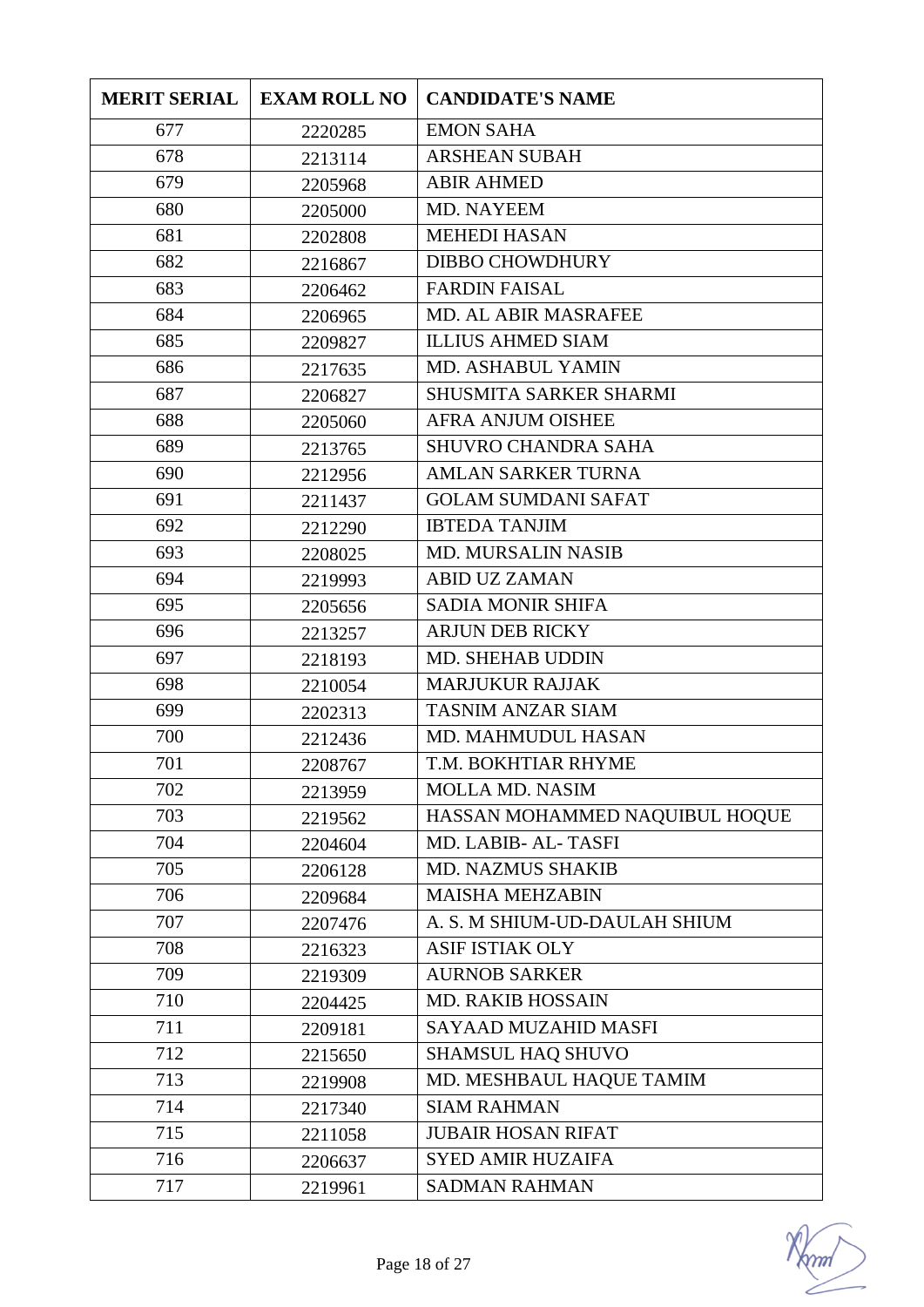| <b>MERIT SERIAL</b> | <b>EXAM ROLL NO</b> | <b>CANDIDATE'S NAME</b>      |
|---------------------|---------------------|------------------------------|
| 718                 | 2210966             | TASNOVA JAMAN LIANA          |
| 719                 | 2217296             | MISHAT HASAN MILON           |
| 720                 | 2217632             | <b>SABIKUN NAHAR</b>         |
| 721                 | 2218422             | MUSHFIQUR RAHMAN             |
| 722                 | 2215431             | <b>SHOUNAK KUNDU</b>         |
| 723                 | 2217755             | <b>SAYJAD RAHMAN</b>         |
| 724                 | 2207784             | <b>AL AMIN HOSSAIN</b>       |
| 725                 | 2218468             | <b>TAHMID ADIB</b>           |
| 726                 | 2214329             | <b>AL ARAF</b>               |
| 727                 | 2211282             | <b>NIKITA WAHID</b>          |
| 728                 | 2212568             | MD. YAQUB MOJUMDER           |
| 729                 | 2219282             | <b>ZAHRA FARZEEN</b>         |
| 730                 | 2218930             | NAHID KAMAL NODI             |
| 731                 | 2209010             | ANINDYA CHANDA TIRTHA        |
| 732                 | 2209216             | <b>FARHAN SADIQ</b>          |
| 733                 | 2212201             | <b>NAFIZ BIN NAYAN</b>       |
| 734                 | 2209416             | MOST. NUSRAT JAHAN TASNIM    |
| 735                 | 2210599             | <b>FATIN ISHRAK ARIAN</b>    |
| 736                 | 2217661             | <b>HAMIM MAHMUD</b>          |
| 737                 | 2204631             | <b>TAWSIF AHMED SIDDIQUE</b> |
| 738                 | 2213969             | MOHAMMAD ABRAR NAFI          |
| 739                 | 2220459             | <b>SHAHRIAR RAHMAN IMON</b>  |
| 740                 | 2214930             | REDOWAN BILLAH SAMI          |
| 741                 | 2205816             | <b>SUMAIYA AKTER</b>         |
| 742                 | 2202840             | <b>ZARIN TASNEEM</b>         |
| 743                 | 2210734             | <b>MEHJABIN DIANA</b>        |
| 744                 | 2213713             | PROFAL KUMAR                 |
| 745                 | 2216999             | ABDULLAH IBNE KAWSAR TAMIM   |
| 746                 | 2215774             | ARUNABHA BHATTACHARJEE       |
| 747                 | 2208699             | <b>TAHMID HOSSAIN</b>        |
| 748                 | 2218134             | <b>MD. SAKIN ISLAM</b>       |
| 749                 | 2201449             | <b>ABDULLAH AL FAHIM</b>     |
| 750                 | 2204127             | <b>ABDUL RABBY SIFAT</b>     |
| 751                 | 2203308             | <b>ABDUR RAHMAN</b>          |
| 752                 | 2218096             | <b>MEHEDI ARFAN SIFAT</b>    |
| 753                 | 2212376             | <b>RUDRA MD. JUBAYER</b>     |
| 754                 | 2217591             | <b>MD. SAZID HASAN</b>       |
| 755                 | 2206800             | <b>B. M. FAZLA RAHAT</b>     |
| 756                 | 2215759             | <b>MD. JUHAYER TASIN</b>     |
| 757                 | 2214749             | <b>MD. ARAFAT MALITHA</b>    |
| 758                 | 2219714             | MD. TAJMIMUL ISLAM SOUMIK    |

mm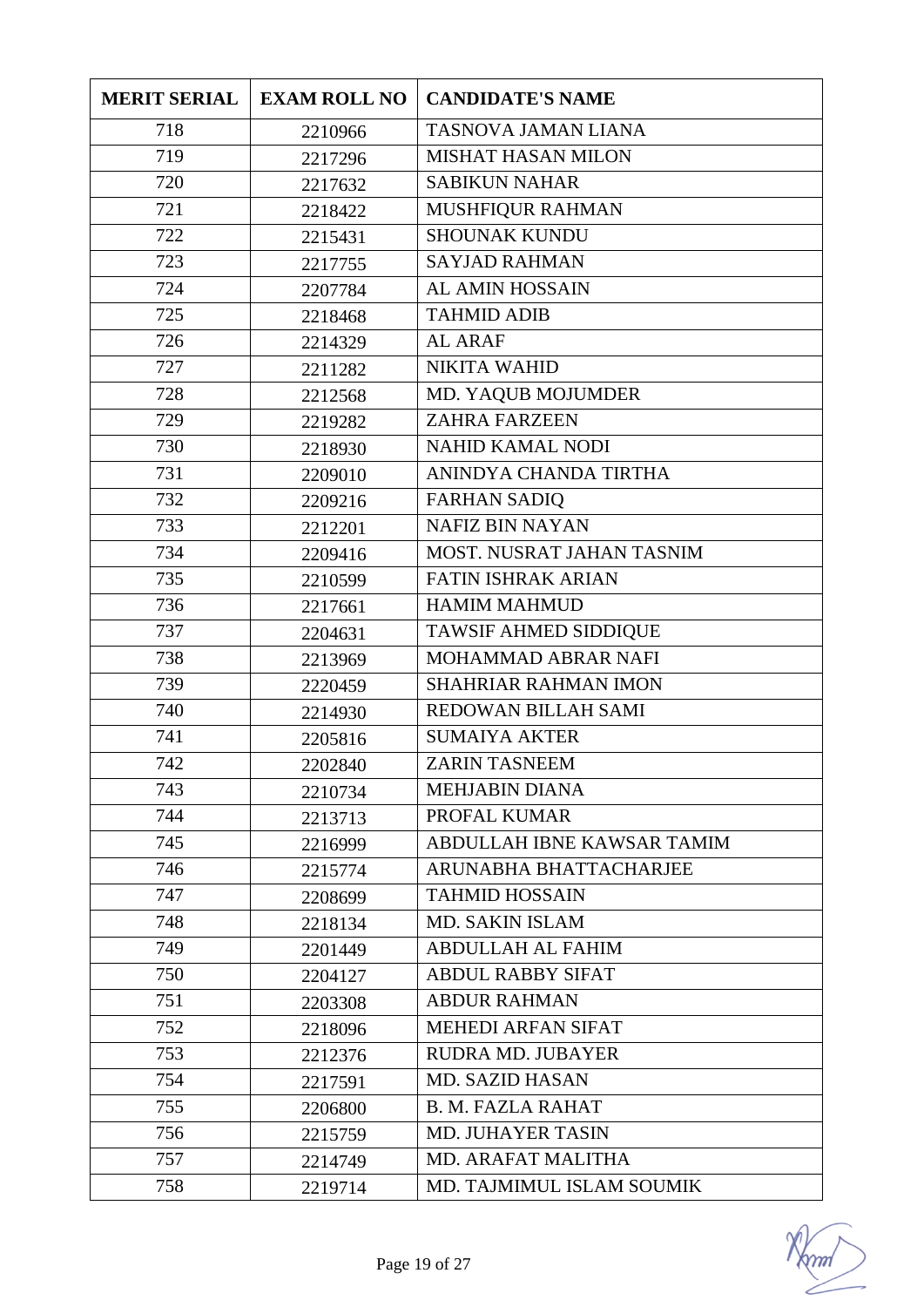| <b>MERIT SERIAL</b> | <b>EXAM ROLL NO</b> | <b>CANDIDATE'S NAME</b>         |
|---------------------|---------------------|---------------------------------|
| 759                 | 2207563             | <b>AOSAF JARIF SIDDIQUEE</b>    |
| 760                 | 2202627             | <b>AMIO RASHID</b>              |
| 761                 | 2214553             | <b>MD.SHEAM UDDIN SADI</b>      |
| 762                 | 2206255             | <b>MD. HASIBUL HASAN</b>        |
| 763                 | 2217316             | <b>MD. JAHIDUL ISLAM READ</b>   |
| 764                 | 2211234             | DIPIKA CHAKRABORTY              |
| 765                 | 2214710             | <b>MD. ASIF KHAN</b>            |
| 766                 | 2207605             | MD. NAIMUL ISLAM ASIF           |
| 767                 | 2212660             | NOOR-E- BASARAT ISLAM FAIZAH    |
| 768                 | 2208156             | <b>TORIKUL HAKIM SAJID</b>      |
| 769                 | 2210279             | <b>FARIHA KABIR ORCHI</b>       |
| 770                 | 2207228             | KHAN MOHAMMAD AR-RAFI           |
| 771                 | 2200055             | <b>SUCHANA ISLAM</b>            |
| 772                 | 2208788             | <b>SHRABONTI RAHMAN</b>         |
| 773                 | 2209716             | <b>SHAHRIAR AHMED</b>           |
| 774                 | 2217486             | MRINMOY DAS PRANTO              |
| 775                 | 2207382             | MD. MAHMUDUL HASAN              |
| 776                 | 2204847             | <b>TASNIA BINTE FAIZ</b>        |
| 777                 | 2205436             | <b>SREETANU BHOWMIK</b>         |
| 778                 | 2209935             | MD. MAHI ABDULLAH RISAT         |
| 779                 | 2203927             | REFAH TAMANNA HABIBA            |
| 780                 | 2211033             | MRITTIKA GOSWAMI                |
| 781                 | 2210123             | <b>TOUSIF FAHMEED QUADIR</b>    |
| 782                 | 2203235             | <b>MAHSHIN</b>                  |
| 783                 | 2215601             | <b>SHAFIN ABRAR NAFIS</b>       |
| 784                 | 2205768             | <b>MUTASIM ZAHIN</b>            |
| 785                 | 2209952             | SHEIKH MD. SHAHRIAR AHMED SOHAN |
| 786                 | 2220271             | M. MASHFIQUR RAHMAN             |
| 787                 | 2216125             | <b>AHMAD SALMAN NABIL</b>       |
| 788                 | 2218312             | MD. JOBAYED HOSSAIN OME         |
| 789                 | 2200616             | <b>KAZI ANIKA HAYDER</b>        |
| 790                 | 2217230             | <b>FARHANA ISLAM</b>            |
| 791                 | 2215068             | <b>FABASHIR SADAT FAHIN</b>     |
| 792                 | 2203895             | <b>IMTIAJ UDDIN</b>             |
| 793                 | 2217975             | <b>HRIDI MEDHA</b>              |
| 794                 | 2206536             | <b>OHI RAHMAN</b>               |
| 795                 | 2214442             | <b>A.S JAHIN</b>                |
| 796                 | 2220083             | <b>TASFIA RUBAYYAAT</b>         |
| 797                 | 2206143             | <b>MD. NAYEEM SARKER</b>        |
| 798                 | 2219692             | <b>SADMAN AHMED SIAM</b>        |
| 799                 | 2204808             | MD. NAHID SHAHRIAR RAFIQ        |

 $\gamma$ ml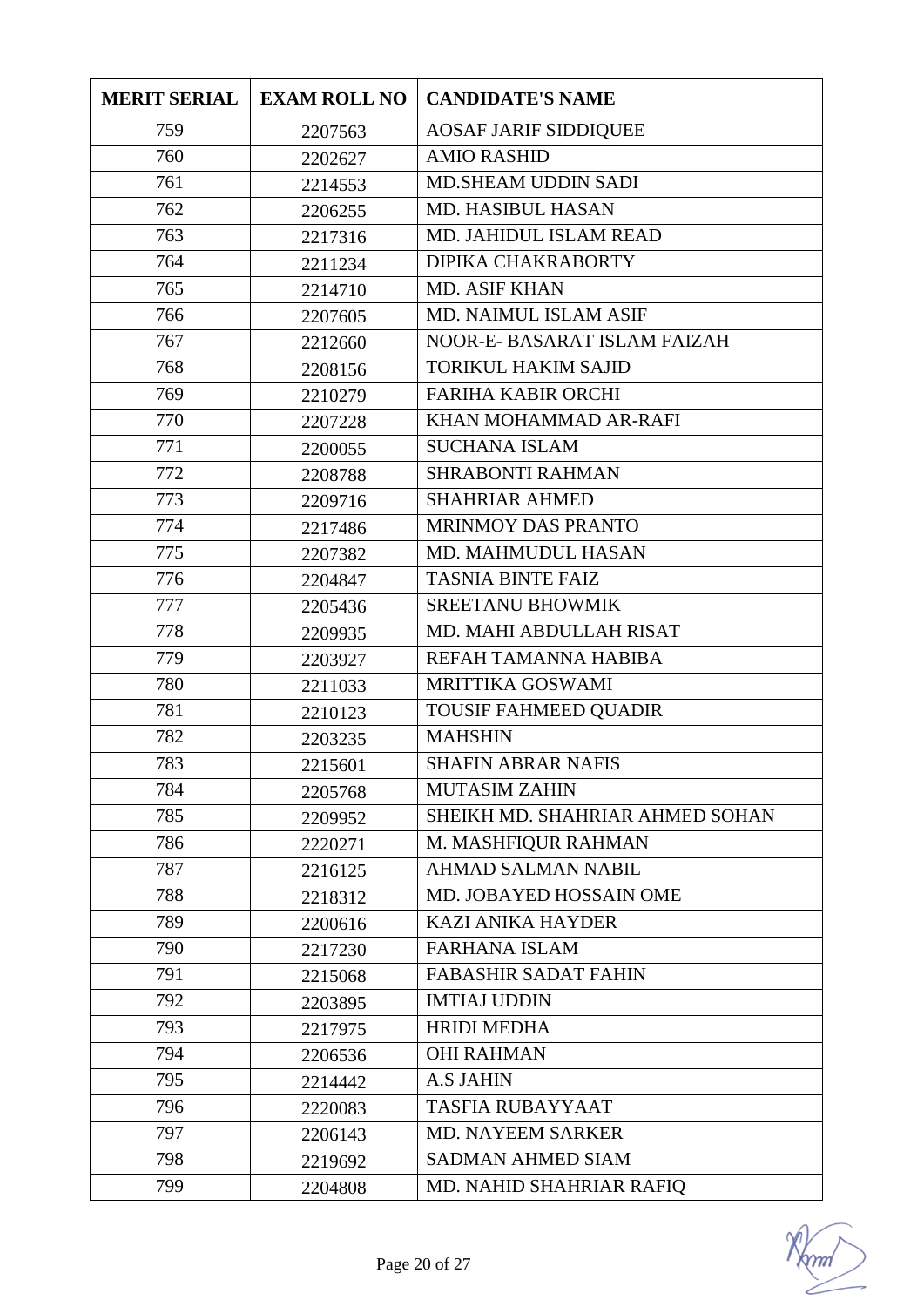| <b>MERIT SERIAL</b> | <b>EXAM ROLL NO</b> | <b>CANDIDATE'S NAME</b>     |
|---------------------|---------------------|-----------------------------|
| 800                 | 2205101             | MD. MAHMUDUL HASAN          |
| 801                 | 2216786             | <b>MD. AR RAFI ISLAM</b>    |
| 802                 | 2220677             | <b>EMON ISLAM</b>           |
| 803                 | 2205029             | <b>JOKHROF AHMED DOHA</b>   |
| 804                 | 2211463             | <b>MD. SHAFIUL ALAM</b>     |
| 805                 | 2217458             | <b>SABIKUN NAHAR MAISHA</b> |
| 806                 | 2211484             | <b>SADIA AFRIN</b>          |
| 807                 | 2208345             | <b>TANIM ISLAM</b>          |
| 808                 | 2201242             | <b>RAFID LAZIM</b>          |
| 809                 | 2201282             | PRONOJIT KARMAKAR MUGDHA    |
| 810                 | 2216304             | MD. MUSFIQUR RAHMAN SAFI    |
| 811                 | 2206996             | MD. ABU OBIDA SHIHAB        |
| 812                 | 2210856             | <b>AMMAN AHMED</b>          |
| 813                 | 2216493             | <b>SAUVIK SAHA ANGSHU</b>   |
| 814                 | 2210413             | <b>NIAZ RAHMAN KAMIUB</b>   |
| 815                 | 2205370             | TAHA IBNE ABDULLAH          |
| 816                 | 2204061             | <b>ISHRAQ NAFIM</b>         |
| 817                 | 2210747             | <b>SAIFUL ARIAN RUDRA</b>   |
| 818                 | 2215886             | <b>INTISHAR AHMED</b>       |
| 819                 | 2207128             | <b>MD. NAHIAN ISLAM</b>     |
| 820                 | 2211006             | <b>S.M MUTTAKIN ISLAM</b>   |
| 821                 | 2214251             | <b>ARAFAT ISLAM</b>         |
| 822                 | 2210296             | MOHAMMAD SHAMSUL AREFIN     |
| 823                 | 2212122             | <b>TAHSIN TAHAR SAJID</b>   |
| 824                 | 2208147             | <b>MOHOSIN MAHMUD</b>       |
| 825                 | 2204011             | MST. NOURIN JANNAT RIPA     |
| 826                 | 2211189             | <b>REZWAN MAHMUD</b>        |
| 827                 | 2212931             | <b>MD. HABIBUR RAHMAN</b>   |
| 828                 | 2214371             | <b>SAPTAPORNA DEY</b>       |
| 829                 | 2213731             | MD. MOHIUDDIN EBRAHIM       |
| 830                 | 2206737             | <b>WASSIE HAQUE</b>         |

 $\mathcal{W}$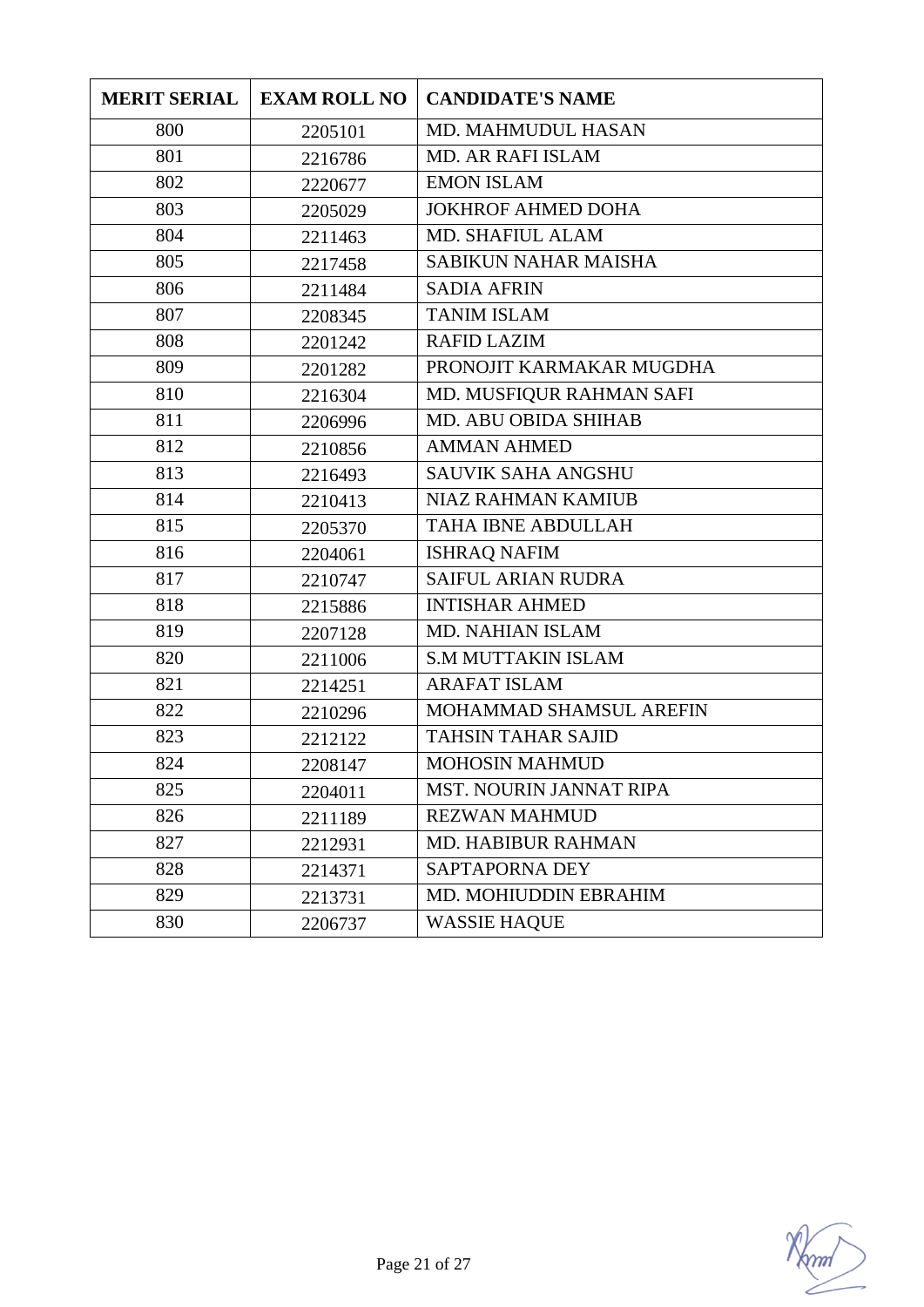## **MILITARY WARD**

| <b>MERIT SERIAL</b> | <b>EXAM ROLL NO</b> | <b>CANDIDATE'S NAME</b>           |
|---------------------|---------------------|-----------------------------------|
| $\mathbf{1}$        | 2215363             | <b>ANISA BINTE ASAD</b>           |
| $\mathbf{2}$        | 2208021             | MD. SAZZADUL ISLAM OMLAN          |
| 3                   | 2217146             | MD. ISTIAQ AHAMED                 |
| $\overline{4}$      | 2209978             | <b>HAMIM AHMED NOBEL</b>          |
| 5                   | 2212583             | <b>TASNIMZAMAN TANMI</b>          |
| 6                   | 2206166             | MD. RAISUL ISLAM RAHAD            |
| $\tau$              | 2213616             | <b>TASHFIA ISLAM</b>              |
| $8\,$               | 2205202             | MD. SHAFIUL TANVIR                |
| 9                   | 2202231             | MD. PERVEZ AHMED SHAKIB           |
| 10                  | 2213839             | K M TANVIR LIAQUAT UDAY           |
| 11                  | 2219767             | <b>MD. REZWAN AZAD</b>            |
| 12                  | 2219929             | MUNSHI MD. ARAFAT HUSSAIN         |
| 13                  | 2207344             | <b>MD. RIKTENUR RAHMAN</b>        |
| 14                  | 2204956             | MD ABDUL MUQTADIR                 |
| 15                  | 2201472             | <b>NAZNIN NAHAR SETU</b>          |
| 16                  | 2217096             | KHAN SADID HOSEN SABBIR           |
| 17                  | 2220106             | MD. YEAMIN HOSSAIN                |
| 18                  | 2204687             | <b>IFTEKHAR TAHSIN MD. ABIR</b>   |
| 19                  | 2207779             | <b>MST SUMAIYA TASNIM</b>         |
| 20                  | 2214714             | MD. SHAKHOYAT RAHMAN SHUJON       |
| 21                  | 2212483             | HUMAYRA ANZUM                     |
| 22                  | 2207896             | MD. DINER AHMED NISSAN            |
| 23                  | 2208551             | MD. SALMAN SABBIR AL-AMIN         |
| 24                  | 2208608             | <b>MST. NUSRAT JAHAN</b>          |
| 25                  | 2209504             | <b>SALEHEEN UDDIN SAKIN</b>       |
| 26                  | 2205728             | <b>FAHIM MUNTASIR</b>             |
| 27                  | 2212023             | <b>MD. NAZMUS SAKIB</b>           |
| 28                  | 2214801             | MD. KAWSAR ARAFAT                 |
| 29                  | 2217541             | <b>NOUSHEEN TABASSUM AHONA</b>    |
| 30                  | 2202007             | <b>SUMAIYA KABIR</b>              |
| 31                  | 2205645             | <b>S.M. DELOWAR HOSSAIN NAFIS</b> |
| 32                  | 2201785             | <b>SAIBA AABIRA</b>               |
| 33                  | 2207263             | <b>MD.SAMI SALEHIN DIEP</b>       |
| 34                  | 2200376             | MUHAMMAD OMAR FARUK               |
| 35                  | 2204476             | <b>MD. SABBIR HOSSAIN</b>         |
| 36                  | 2204779             | MD. SHADMAN SHIHAB                |
| 37                  | 2212324             | MOHAMMAD KHALID MAHMUD DALIM      |
| 38                  | 2218928             | MD. MOHAIMINUL ISLAM              |

 $\gamma$ ml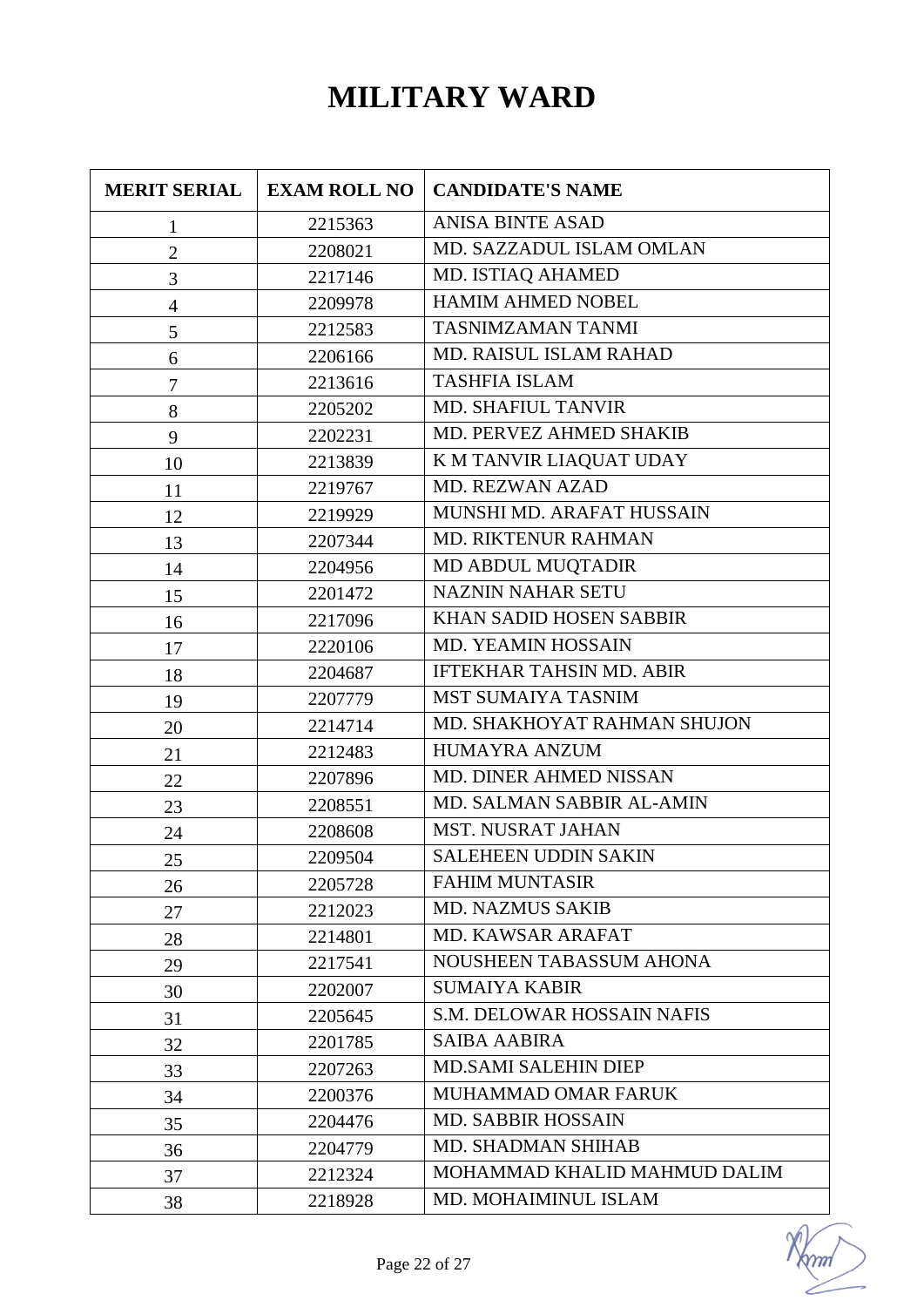| <b>MERIT SERIAL</b> | <b>EXAM ROLL NO</b> | <b>CANDIDATE'S NAME</b>     |
|---------------------|---------------------|-----------------------------|
| 39                  | 2202268             | <b>ISTIAQUE AHMED</b>       |
| 40                  | 2214855             | MOZAHIDUL HAQUE SHOYEB      |
| 41                  | 2203191             | MD. ZOBAER RAHMAN ZIBON     |
| 42                  | 2208012             | RUBAYAT AL HASAN RIFAT      |
| 43                  | 2202806             | <b>EMON ARA EVA</b>         |
| 44                  | 2207232             | <b>RASHEDUL ISLAM</b>       |
| 45                  | 2213689             | MD. MOZAHIDUL ISLAM         |
| 46                  | 2213560             | MD. ABTAHI ISLAM FAHIM      |
| 47                  | 2205425             | <b>RAMISA RAHMAN</b>        |
| 48                  | 2218403             | MD. ISHRAQ RASHID           |
| 49                  | 2215719             | <b>TANVEER HYDER</b>        |
| 50                  | 2212525             | <b>ABDULLAH BIN ISLAM</b>   |
| 51                  | 2202892             | <b>NABIHA PARVEZ</b>        |
| 52                  | 2211115             | <b>MD. ABIR HOSSEN</b>      |
| 53                  | 2215036             | <b>SANDHAN SARKER</b>       |
| 54                  | 2216427             | YUSUF REZA HASNAT           |
| 55                  | 2206810             | MD. ASHRAFUL ISLAM ANTU     |
| 56                  | 2209435             | <b>MD. ARIF ABDULLAH</b>    |
| 57                  | 2202075             | <b>MST. AFIA IBNATH</b>     |
| 58                  | 2211302             | <b>ZAIMA AHMED</b>          |
| 59                  | 2217134             | <b>FARHAN TAUSIF</b>        |
| 60                  | 2208542             | K M SHARIA ZAMAN            |
| 61                  | 2211688             | <b>MD. MAHMUD HASAN</b>     |
| 62                  | 2207057             | <b>MD. RAKIBUL HASAN</b>    |
| 63                  | 2205066             | <b>NAZMUL ISLAM NAYEM</b>   |
| 64                  | 2207633             | MD. IMDADUL ISLAM EFAT      |
| 65                  | 2201066             | <b>SADIA ISLAM</b>          |
| 66                  | 2210286             | <b>SHABIB AL HASAN JOY</b>  |
| 67                  | 2202814             | MD. IBRAHIM REZA RABBI      |
| 68                  | 2218388             | <b>ANIK SAHA</b>            |
| 69                  | 2211422             | MD. TANVIR RAHMAN TARAQUE   |
| 70                  | 2210044             | <b>HASIBUL ISLAM SHANTO</b> |
| 71                  | 2204741             | MD. ARIFIN ALIM NABID       |
| 72                  | 2215751             | ZUAIRAH ZAKIR SARAH         |
| 73                  | 2211810             | MD. TARAQ AHMED             |
| 74                  | 2207035             | MUNTASIR-BIN FAKHRUL        |
| 75                  | 2220667             | MD. ASHIKUR RAHMAN          |
| 76                  | 2206074             | <b>MD. RAGIB SHAHRIAR</b>   |
| 77                  | 2200475             | <b>FAIZA RAHMAN ZAHEEN</b>  |
| 78                  | 2211431             | MOHAMMAD ZAKARIA SHIBLO     |
| 79                  | 2213990             | <b>NAZMUS SAKIB RAFI</b>    |

mm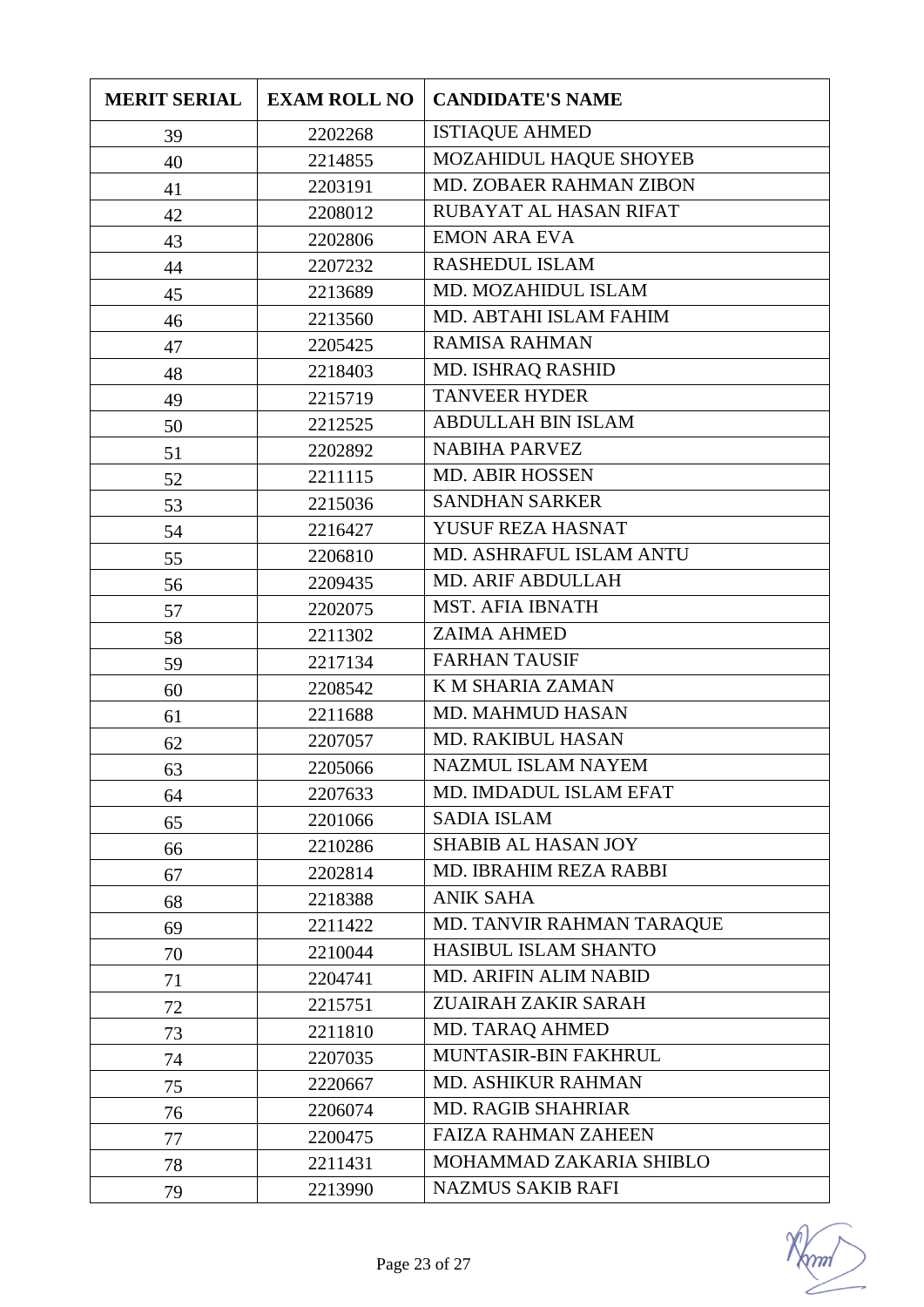| <b>MERIT SERIAL</b> | <b>EXAM ROLL NO</b> | <b>CANDIDATE'S NAME</b>       |
|---------------------|---------------------|-------------------------------|
| 80                  | 2214114             | <b>TAKI TAHMID NILOY</b>      |
| 81                  | 2219177             | MD. SIFAT BIN ASAD            |
| 82                  | 2214382             | MD. SHAHRIAR ABID SWAPNIL     |
| 83                  | 2208625             | <b>NAZMUL HASAN</b>           |
| 84                  | 2204468             | <b>UMME ANJUMAN SADIA</b>     |
| 85                  | 2212772             | MD. FAIAZ SHAJID              |
| 86                  | 2203249             | MD. MAHIDUL HAQUE MAHI        |
| 87                  | 2216765             | MD. SAJADUL ISLAM SAJAL       |
| 88                  | 2213993             | N. S. M REZWANUL FERDOUS EMON |
| 89                  | 2219749             | <b>MD. SHAHIN KADIR</b>       |
| 90                  | 2216731             | SHAFAYETUL HUDA SADI          |
| 91                  | 2214097             | MD. TANVIRUL ISLAM TUHIN      |
| 92                  | 2208418             | <b>AL NAHIAN ZARIF</b>        |
| 93                  | 2202347             | KAMRUZZAMAN PINTU             |
| 94                  | 2212857             | <b>SADIA NASRIN</b>           |
| 95                  | 2215260             | <b>MD. BAYAZID HASAN</b>      |
| 96                  | 2207871             | <b>JAHIN SHAHRIAR</b>         |
| 97                  | 2202144             | <b>MAHHIA KAMAL MIM</b>       |
| 98                  | 2220236             | <b>SAIFUDDIN SHAWON</b>       |
| 99                  | 2207219             | <b>SADIA AKTER</b>            |
| 100                 | 2214592             | <b>MD. ABID HASAN</b>         |
| 101                 | 2210137             | MD. MAHMUDUL HASSAN           |
| 102                 | 2211219             | MD. FAIZUL ISLAM LEON         |
| 103                 | 2214718             | <b>NAZMUS SAKIB</b>           |
| 104                 | 2200982             | SAMANTA ISLAM RITI            |
| 105                 | 2213364             | MD. SAJEDULLAH AREF           |
| 106                 | 2219874             | MD. KHALED HASAN MISHU        |
| 107                 | 2213117             | M. ABU ZOBAYER AL MAHMUD      |
| 108                 | 2218274             | <b>MD. NAHUL RAHMAN</b>       |
| 109                 | 2204419             | <b>SARWAD HASAN SIDDIQUI</b>  |
| 110                 | 2208210             | <b>GM TANVIR AHMED RAHAT</b>  |
| 111                 | 2215226             | MD. ASFAKUL KABIR             |
| 112                 | 2211221             | MD. FOISAL AHMED              |
| 113                 | 2210313             | MD. ASHRAFUL ISLAM            |
| 114                 | 2204740             | <b>MD. ASADUR RAHMAN</b>      |
| 115                 | 2218025             | AL MASRAFI SHAHRIA            |
| 116                 | 2220382             | MINHAJ ABEDIN SIAM            |
| 117                 | 2203622             | MD. NIAMUL AHAD CHOWDHURY     |
| 118                 | 2204359             | MD. RAHADUL ISLAM RAFE        |
| 119                 | 2203087             | MD. IMRAN RAYAN SHUCHI        |
| 120                 | 2210852             | MD. HUMAUN KABIR NAHID        |

mm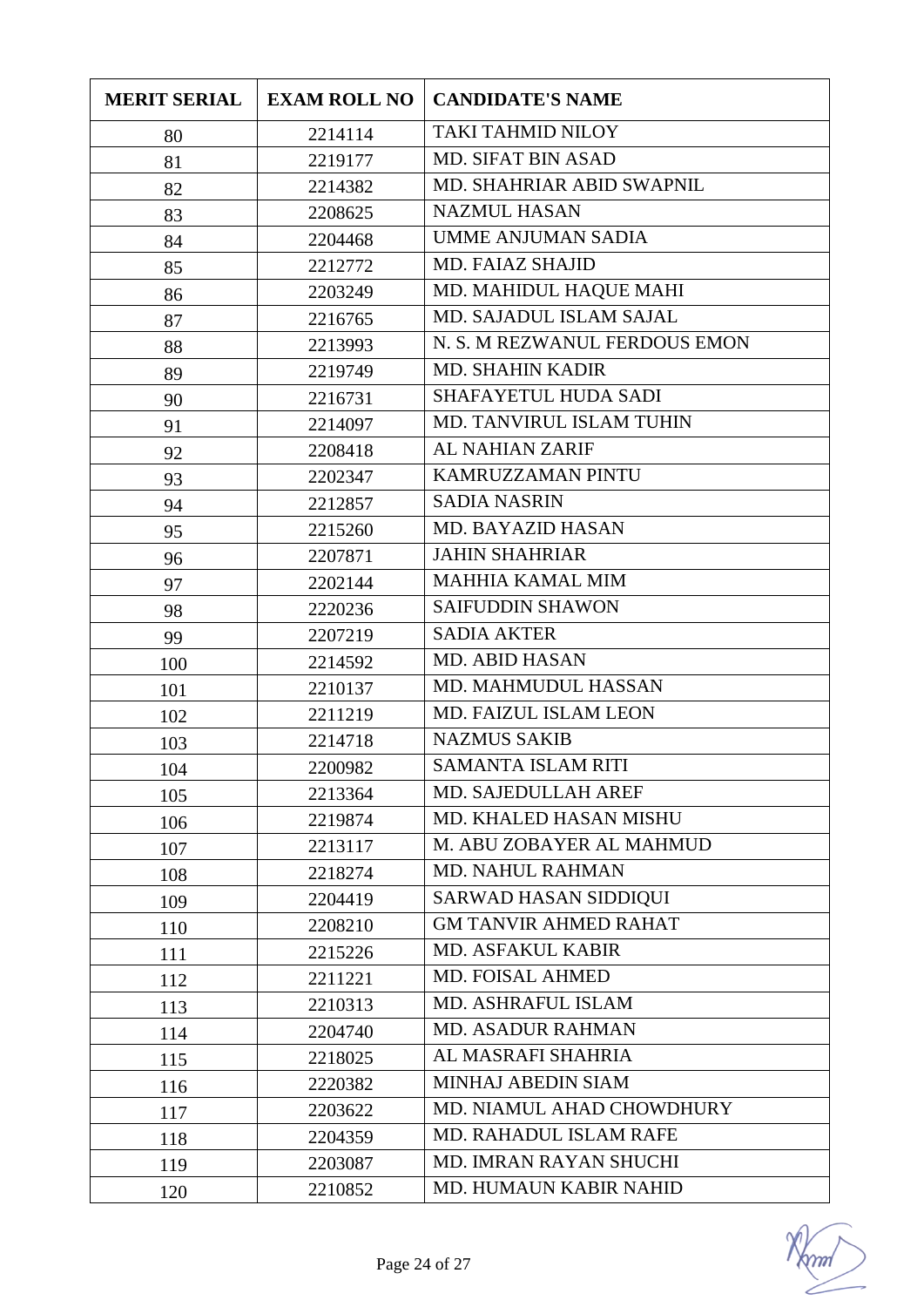| <b>MERIT SERIAL</b> | <b>EXAM ROLL NO</b> | <b>CANDIDATE'S NAME</b>         |
|---------------------|---------------------|---------------------------------|
| 121                 | 2207288             | <b>TANJIDA BINTEE JAFAR</b>     |
| 122                 | 2216607             | <b>NUSAIBA ZAMAN</b>            |
| 123                 | 2203392             | MOHAMMAD RAHAT HOSSAIN          |
| 124                 | 2206919             | MD. SHAHORIA SADIK JIM          |
| 125                 | 2210592             | <b>SAADMAN SHABAB</b>           |
| 126                 | 2210357             | <b>HAZZAZ JOHAER AL-AMIN</b>    |
| 127                 | 2201945             | <b>SAMIHA TABASSUM MEHREEN</b>  |
| 128                 | 2219805             | MD. SHAKIL AHAMED               |
| 129                 | 2220722             | MD. ABUZAR GEFARI               |
| 130                 | 2207941             | <b>MD. MAHFUZUR RASHID</b>      |
| 131                 | 2213172             | <b>TANZID MORSHED SHAHED</b>    |
| 132                 | 2216436             | SANUWARUL ISLAM                 |
| 133                 | 2216377             | <b>ABDULLA AL SHAHARIAR</b>     |
| 134                 | 2203801             | <b>MD. ROBIUL ISLAM</b>         |
| 135                 | 2205088             | MD. SHAHADUT ISLAM SAJID        |
| 136                 | 2207732             | <b>ANIKA TASNIM</b>             |
| 137                 | 2216492             | <b>FAYSHAL MAHMUD RIDOY</b>     |
| 138                 | 2218605             | <b>SAKIF SHAHREAR</b>           |
| 139                 | 2218786             | <b>MD. NUSAIR AHMED</b>         |
| 140                 | 2211902             | <b>SHAHRIAR KABIR HEMAL</b>     |
| 141                 | 2201824             | <b>NAZIFA ZAHIN IFRIT</b>       |
| 142                 | 2207704             | <b>MD MAHBUBUR RAHMAN</b>       |
| 143                 | 2201732             | <b>SUMAIYA YEASMIN</b>          |
| 144                 | 2214159             | <b>ABDULLA ZUBAIR RAKIB</b>     |
| 145                 | 2202506             | <b>MAISHA NANJEEBA</b>          |
| 146                 | 2209783             | MD A A JULKER NINE SIAM         |
| 147                 | 2203333             | MD. BAKUL HOSSAIN UZZAL         |
| 148                 | 2209239             | MD. JAMILOR RAHMAN REFAT        |
| 149                 | 2214322             | <b>IRTIZA MOHTASIM</b>          |
| 150                 | 2208237             | FARZANA MOZAMMEL SAMIA          |
| 151                 | 2217585             | <b>MD. BOKHTIAR KABIR</b>       |
| 152                 | 2202160             | K. M. ARAFAT RAHAMAN            |
| 153                 | 2204686             | <b>TASFIHA SULTANA</b>          |
| 154                 | 2203596             | MOHAMMED FAHIM SHIKDER          |
| 155                 | 2200633             | AL SHAHRIAR NABIL               |
| 156                 | 2206321             | <b>MD. TANVIN SARKAR PALLAB</b> |
| 157                 | 2208419             | MD. MEHEDI HASAN MOON           |
| 158                 | 2215692             | M. K. A MOHI REDOY              |
| 159                 | 2204116             | MD. SHAREAR KABIR SHAWON        |
| 160                 | 2219370             | TAFSHIA MABRUR KHUSHBU          |
| 161                 | 2211867             | <b>MD. TAMIM HASAN</b>          |

 $\gamma$ ml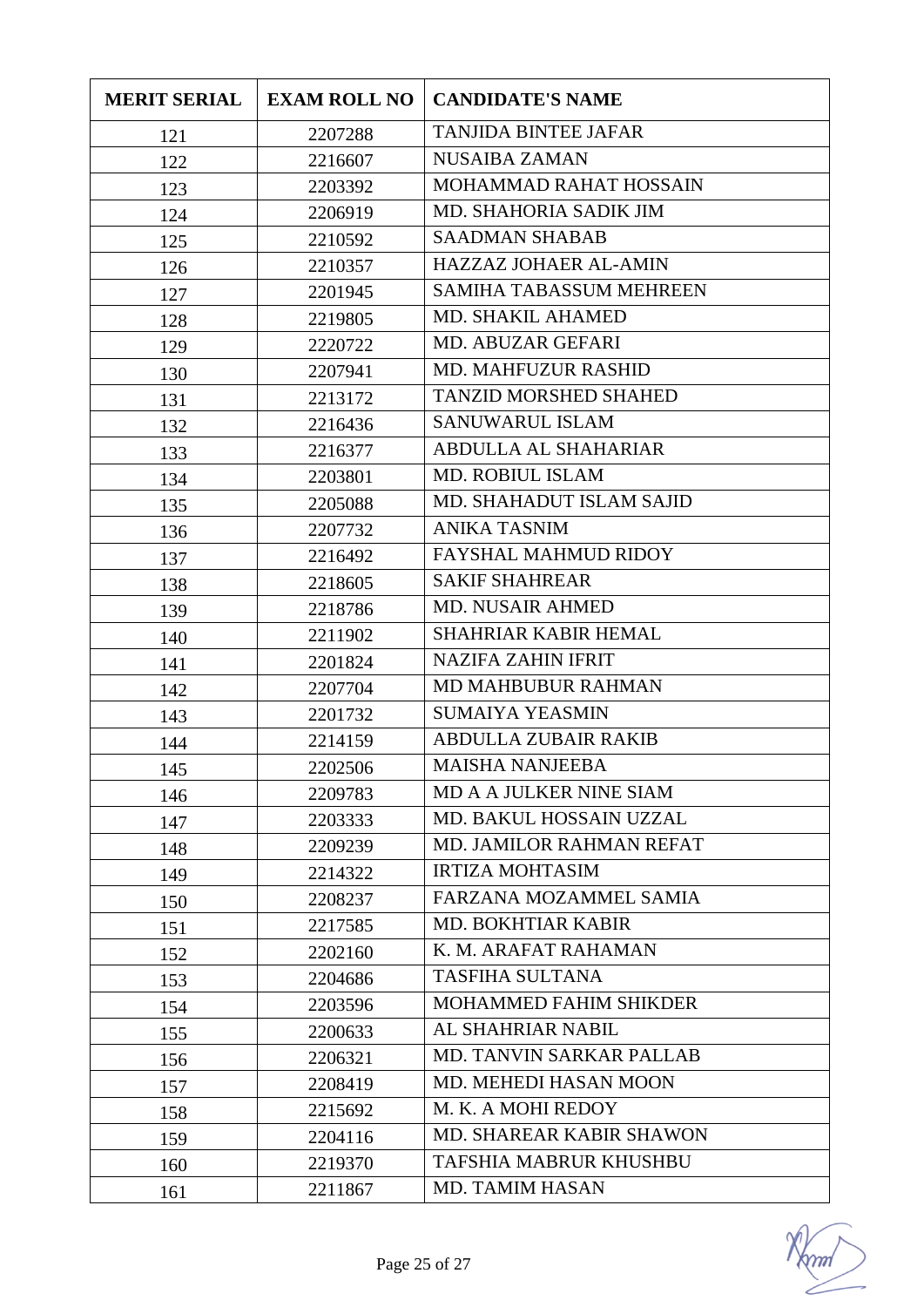| <b>MERIT SERIAL</b> | <b>EXAM ROLL NO</b> | <b>CANDIDATE'S NAME</b>       |
|---------------------|---------------------|-------------------------------|
| 162                 | 2217476             | PIAL AHMAD                    |
| 163                 | 2214048             | MD. AMANULLAH AMAN            |
| 164                 | 2213160             | <b>RAIYAN AHMED</b>           |
| 165                 | 2219326             | <b>NAFIZ AHAMED KHAN</b>      |
| 166                 | 2212085             | <b>MD. RAISUL ISLAM RATUL</b> |
| 167                 | 2217612             | MD. ARIFUL ISLAM KHAN         |
| 168                 | 2209186             | MOHAMMAD SHOAB MAHMUD SHADIN  |
| 169                 | 2213742             | <b>MD. AL-AMIN MASUM</b>      |
| 170                 | 2220099             | <b>NAHIDUR ZAMAN</b>          |
| 171                 | 2216195             | MD. MAHMUDUL HASSAN           |
| 172                 | 2213985             | MD. NAYMUR RAHMAN EMON        |
| 173                 | 2216532             | REEFAH TASNIA HAQUE           |
| 174                 | 2200770             | MD. SAYEED HASAN              |
| 175                 | 2219956             | <b>GM RASIUL HASAN</b>        |
| 176                 | 2217279             | <b>SADNAN SAMI ANIK</b>       |
| 177                 | 2218456             | <b>TANZID AHMED</b>           |
| 178                 | 2207147             | MUSTASHEEN MAHI               |
| 179                 | 2214256             | MD. SHAHINUR BISHWAS ZABER    |
| 180                 | 2216517             | <b>IFTEKHAR AHMMED NILOY</b>  |
| 181                 | 2219239             | <b>RAIHAN HOSSAIN</b>         |
| 182                 | 2217326             | MD. ALIFUL KABIR NABIT        |
| 183                 | 2207879             | <b>QUAZI AHSAN BIN HABIB</b>  |
| 184                 | 2208502             | MD. SAFAYATUL AKAND SAJID     |
| 185                 | 2204470             | NAYEEM HOSSAIN JOY            |
| 186                 | 2219344             | TANVIR AHAMMED RAHAT          |
| 187                 | 2214582             | <b>TAHEYA IBNAT</b>           |
| 188                 | 2212918             | <b>MD.RAISUL ISLAM</b>        |
| 189                 | 2206991             | <b>UMMA MAKTUMA</b>           |
| 190                 | 2220747             | <b>ABTAHI SAMIN KHAN</b>      |
| 191                 | 2216520             | <b>MD. SHOUROV HASAN</b>      |

 $\mathcal{V}$